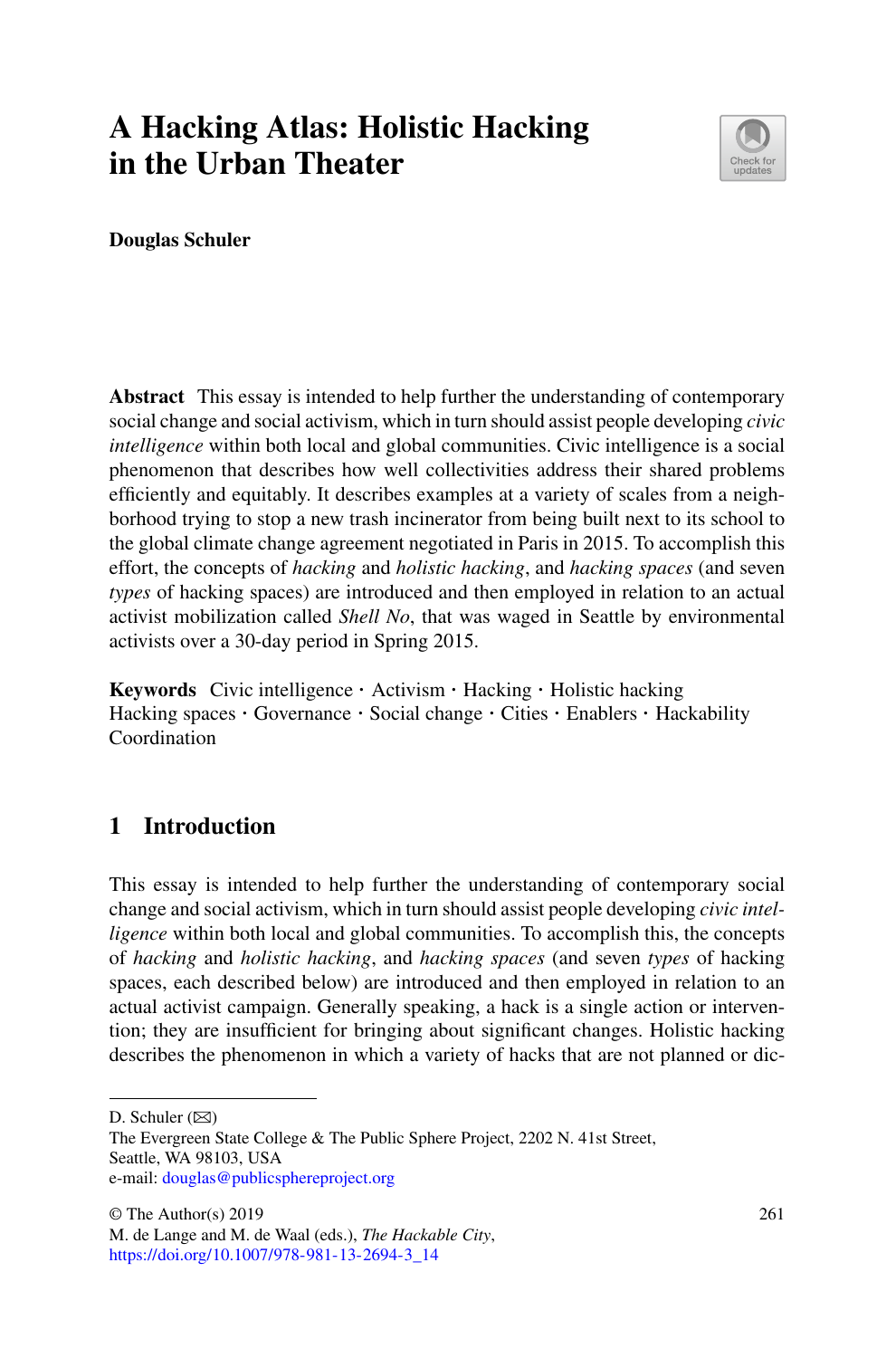tated by a single source are sufficiently coordinated that they help bring about a common goal. *Civic intelligence*, the focus of my work for nearly 20 years, helps to provide purpose and substance to our considerations of hacking and holistic hacking. Civic intelligence is a social phenomenon that describes how well collectivities address their shared problems efficiently and equitably. It describes examples at a variety of scales from a neighborhood trying to stop a new trash incinerator from being built next to its school to the global climate change agreement negotiated in Paris in 2015. The last piece of our analytic framework, hacking spaces, describes collections of people, roles, rules, norms, processes, etc., that can influence how city-making plays out. We discuss seven *types* of spaces specifically as they relate to cities. Each of the spaces, although not wholly autonomous, provides a sort of *governance*, formal or informal, that determines a portion of the maintenance of the status quo and the ability to help determine the direction of the whole. Each of the seven spaces describes spheres of action that interact with the others. The spaces describe the various sub-theaters within the broader urban theater. The spaces can be used generically in considering the city in the twenty-first century, but here we consider one mobilization, a focused climate action campaign called *Shell No*, in Seattle waged by environmental activists over 30 days in Spring 2015. Finally, the *atlas* here, as with more conventional atlases, is a collection of the various spaces, demonstrating how the interconnections of the various actions or hacks can become something resembling holistic hacking.

# **2 The City**

People live and die, work and play, suffer and rejoice in cities. And the city is the seat of the economic and cultural engines that drive much of the human activity (and consequently non-human activity, the climate, etc.) on our planet, the urban and the non-urban. The city is a dynamic physical complex of streets, buildings, tunnels, bridges, and complex systems that supply humans with water and electricity and move our wastes invisibly away from many of us. The city is also comprised of an assortment of social and human (and other life) systems that interact with it. It is in a perpetual state of decay, repair, maintenance, and creation. As Lewis Mumford reminds us, "The city creates the theater and is the theater" [\(1996\)](#page-20-0). This means that the city is open for appropriation, enactment, annotation, occupation, exploration, and *hacking*.

# **3 Hacking and Holistic Hacking**

In general, hacking can be summed up as undisciplined, clandestine, unexpected, unorthodox, volunteer-based, fun, unauthorized, amateur, out of bandwidth, off the grid, skunkworks, not official, experimental, insurgent, out of jurisdiction, transgres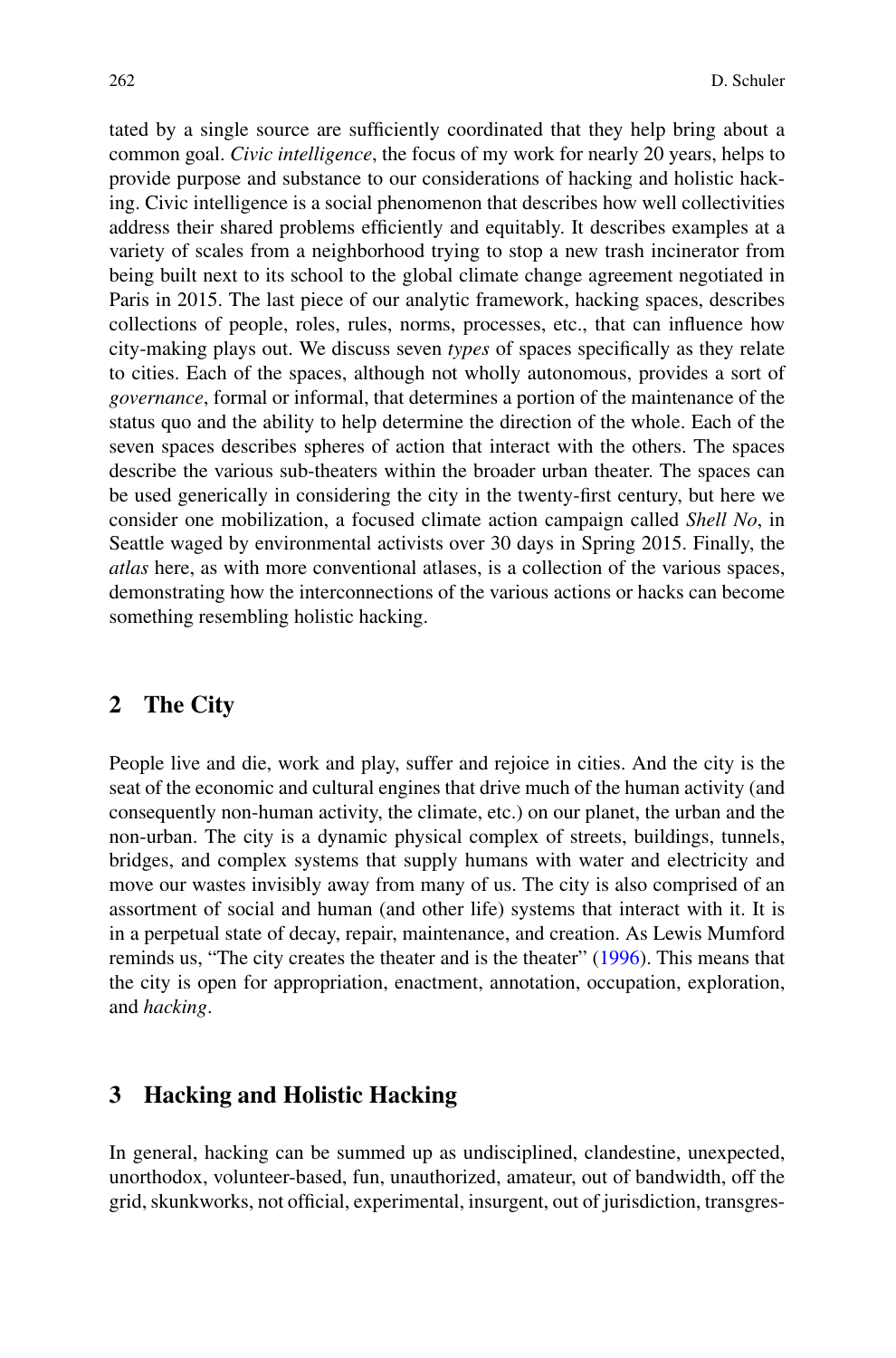sive, free, DIY, and provisional. Thus, hacking can be seen as oppositional to the bureaucratic, rationalistic, business-as-usual approach. For that reason, the idea of 'hacking' can serve both as a metaphor and as a pragmatic approach for rooting out opportunities for clever activism in the urban theater.

The urban theater metaphor needs to be briefly introduced and explained further. We use it primarily as a setting for action (similar to its use in military parlance) while acknowledging the importance of the imaginative, performed nature of city life.When the city becomes the theater, the play spills out beyond the theater walls and it is performed throughout the city; the city simultaneously becomes a theater where meaningful actions—sanctioned and non-sanctioned—are enacted and viewed. The roles of actors and audience members tend to shift, they are dynamic and somewhat interchangeable, and their actions are both scripted and improvised. (And, of course, 'actors' are not always human actors; within the city, the buildings, roads, traffic lights, communication systems, are also players….)

The connotations of hacking come in many flavors. One in general circulation goes something like this: illegally breaking into a computer system generally with the intent of causing mischief—stealing private information or trade or national secrets or causing damage of some sort. The original version basically meant messing around, sometimes obsessively, with computers, programming, and data—generally on tasks that were not on the formal agenda, tasks that were selected solely because they were interesting to the hacker. (See Weizenbaum [\(1976\)](#page-21-0) and Levy [\(2001\)](#page-20-1) for two somewhat different versions.) The meaning I employ here is related to 'civic hackers' (Townsend [2013\)](#page-21-1) which generally means using digital approaches for civic amelioration of some sort, often in a non-corporate sense and often with data that been made available with today's transparency initiatives and demands.

For the purposes of this chapter, we are restricting our usage to social or civic amelioration which often includes oppositional actions of one type or another. At the same time, although we are placing most of our attention here on ICT and digital media, we are opening up the idea of hacking to be any type of interruption that shares the attributes discussed above which often, although not always, employs technology of some sort. The general concept that of interrupting the flow is not limited to computing. Similar ideas crop up in a variety of fields including design (Hartmann et al. [2008\)](#page-20-2), fashion (von Busch [2008\)](#page-21-2), art (Guerrilla Girls [1998\)](#page-20-3), technological pranks at sporting events, $\frac{1}{2}$  and activism (tactical media, message corrections, guerrilla theater, detournement, etc.

Hacking also means plunging right into a project (often writing code) without the benefit (sometimes questionable) of a mock-up, design document, public hearing, or deep analysis. Hacking can be precise and planned yet it is often ad-lib, ad hoc. Hacking at some level is a matter of economy. An 'efficient' or successful hack means a high yield per input: more publicity or support for the hackers' side and/or more pain for the opposition in the form of confusion, embarrassment or discomfort, or embroilment in a more complex, protracted, wider (e.g., becoming involved in legal

<span id="page-2-0"></span><sup>&</sup>lt;sup>1</sup>See, for instance, [https://en.wikipedia.org/wiki/Hacks\\_at\\_the\\_Massachusetts\\_Institute\\_of\\_](https://en.wikipedia.org/wiki/Hacks_at_the_Massachusetts_Institute_of_Technology) Technology.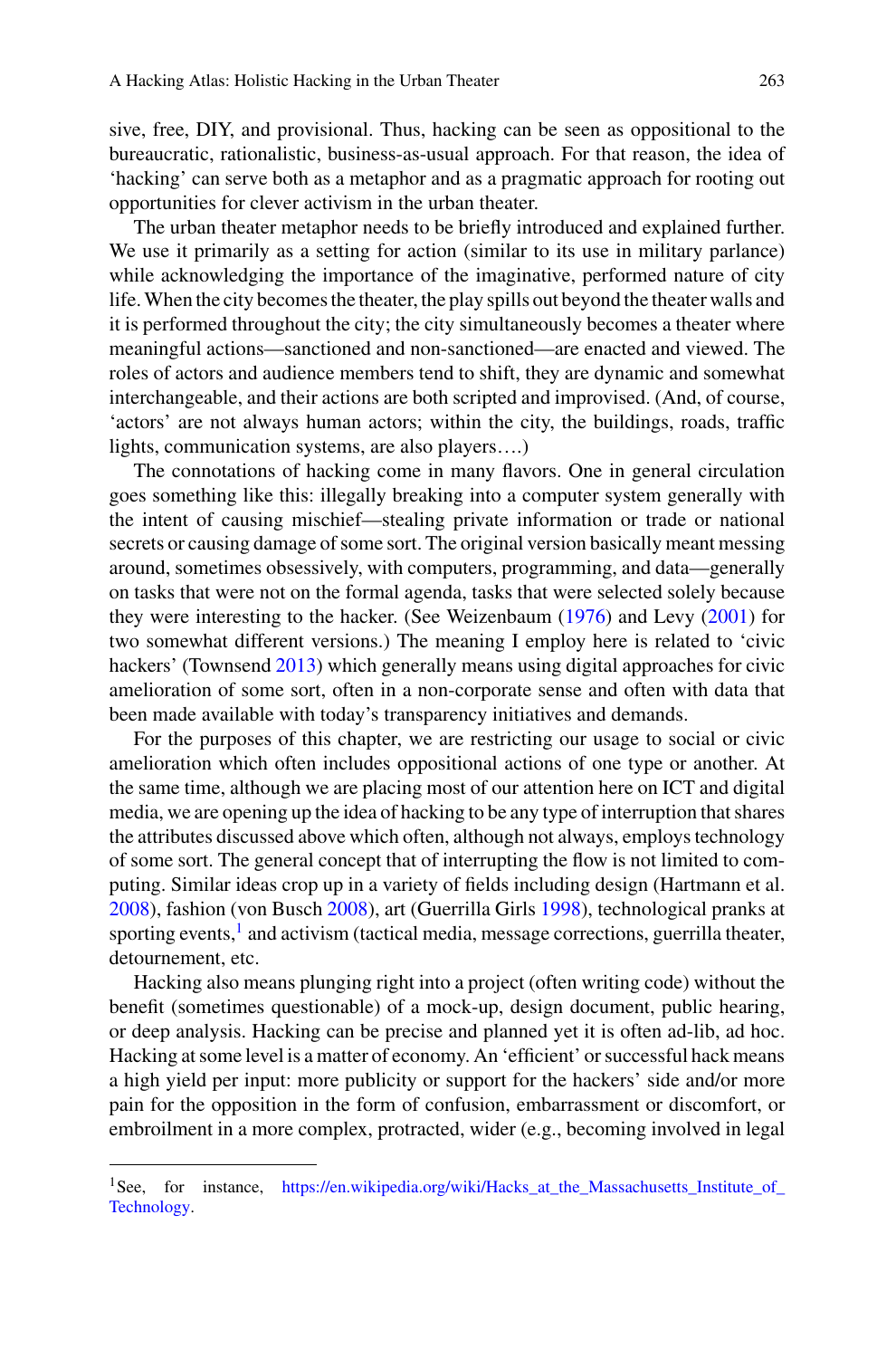battles) or more costly enterprise. People hack because they're strapped for resources (including time) that may never come. Also, there's something in the nature of a hack that suggests—or at least allows for—experimentation and incremental and improvised adjustments, something that a full-scale plan (e.g., to land a person on the moon and bring him back safely) generally discourages.

Hacking is often conducted sporadically and perpetrated by an individual or small, often marginalized, groups. Often deemed a provocation or a symbolic act, de Lange and de Waal [\(2013\)](#page-19-0) point out that artistic and other urban interventions (what we might call hacks) often "remain highly temporary and stick to oppositional politics." They argue for an alternative approach to "urban design with digital technologies that focuses on the active role of citizens and uses the city itself as the test bed for experiments." Of course, whether an action is an experiment or not is to some degree in the eye of the beholder. The political moments described by Becher [\(2012\)](#page-19-1) are unlikely to be considered explicitly as experiments by the activists themselves. And many activist hackers might find the experimental perspective alien, sterile, or confining even though they are certainly involved in some type of informal or implicit evaluation or metacognition (Schuler [2015\)](#page-20-4) regarding the impact of their actions.

A hack can also be a provocation; it is at least intended to suggest a deflection from the business-as-usual path that inertia suggests is the most likely. Humor is a natural hack since it can often be employed economically without necessarily needing vast resources. And while humor by itself is only one hack among many, its role in revealing the flimsy veneer of one imaginary can be invaluable in the construction of an imaginary (or myth or paradigm or vision) that embodies sustainability and social justice. It can play the important role of exposing the rhetoric or imaginary (Wright et al. [2013\)](#page-21-3) that being employed to justify or rationalize the unexamined momentum of the status quo of the present or some version of the status quo of the past.[2](#page-3-0)

# *3.1 Holistic Hacking and Civic Intelligence*

So far, we have concentrated here on 'hacks'—limited interventions that may require fewer resources—but with an eye toward holism, toward significant and durable social change. Holistic hacking suggests another level of hacking, a concept that is related to *civic intelligence*, the capability of people working together to address shared concerns equitably and effectively (Schuler [2001\)](#page-20-5). Holistic hacking is intended to be focused on the common good; it is a version or extension of civic hacking. As the name suggests, holistic hacking is more systemic, coordinated, and purposeful than the interventions described above by de Lange and de Waal or by a random, non-coordinated, or economically or politically self-serving hack. The hacks become *holistic* when one hack helps increase the likelihood that other purposeful

<span id="page-3-0"></span><sup>2</sup>This can be exemplified by the curious, imprecise, and somewhat ominous slogan of current president Donald J. Trump: *Make America Great Again!* Just *what* period of time was he alluding to? And people who were oppressed during that unnamed period might not agree.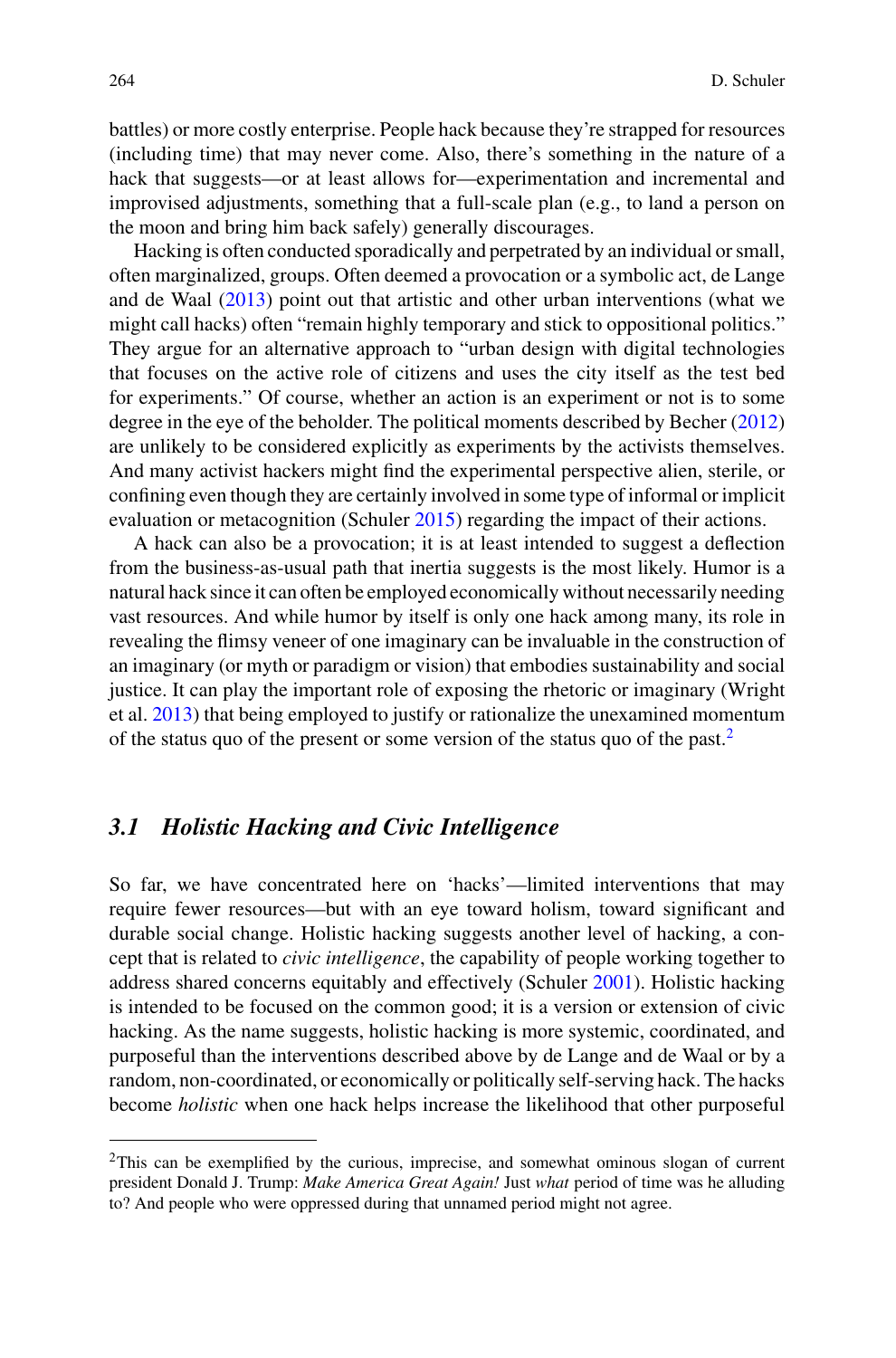actions (including hacks) that get closer to the goal are now more easily enacted. Significantly, building the capacity of one's allies is one way of getting closer to their goals. Holistic hacking describes a purposeful application of hacks with the spaces that are relevant, positively or negatively, to a desired outcome or set of outcomes. The relevance can be potential or actual. Because the actors have similar goals but different philosophies, norms, strategies, and tactics, they will need to strategically adapt to each other and to changing circumstances if they are to achieve their goals. Holistically hacking the city allows us to bridge the gap between temporary probes and long-lasting effects. A series of temporary hacks could help lead to long-lasting social change—if the hacks were timely, purposeful, capacity-building, and coordinated. Holistic hacking can be done to interject new ideas or focus, and this can be in service of maintenance or upkeep of the city—the everyday *re*-making of cities as well as the more revolutionary *making* of cities.

The working hypothesis (and preliminary findings) suggest that a focus on social and environmental amelioration will promote different actions and outcomes than a putatively objective, norm-free enterprise, i.e., that there are general characteristics that distinguish collective intelligence (Malone et al. [2009\)](#page-20-6) and civic intelligence (Schuler  $2014$ ,  $2015$ ).<sup>[3](#page-4-0)</sup> As an example of civic intelligence, holistic hacking will necessarily rely on the same enablers, the characteristics of civically intelligent actions to help lead to successful outcomes, that civic intelligence relies on. In other words, some subset of these enablers will be required for successful changes within any of the spaces that constitute the urban theater mentioned by Mumford [\(1996\)](#page-20-0) in the next section. These enablers, of which nearly 50 have now been identified, have been organized into a framework containing five dimensions (Schuler [2014\)](#page-20-7), namely:

- Knowledge, including a variety of knowledge-based enablers such as theory, knowledge of problems, skills, resources, self-knowledge, and metacognition (the ability to think about one's own thinking);
- Attitude and aspiration, including a variety of enablers that are typically seen as non-cognitive but are essential for civic intelligence such as values, social critique, civic purpose, and self-efficacy;
- Organizational capital, including the processes and structure of the collectivity that are needed to complete tasks effectively, such as personnel, work practices, and access to resources;
- Relational and social capital, including reputation, social networks, social capital, and opportunities; and
- Financial and material resources, including money, buildings, land, and the like.

The framework is used to depict the wide diversity of enablers that are involved in positive social change via civic intelligence. The framework is descriptive as it is really just a list of what sorts of resources (very broadly considered) are useful for civically intelligent activism. The framework can also be used prescriptively. An

<span id="page-4-0"></span><sup>&</sup>lt;sup>3</sup>It is interesting to note that a study of civic intelligence must necessarily include a study of civic *ignorance* (Proctor and Schiebinger [2008\)](#page-20-8) which, as with civic intelligence, relies on a variety of interrelated processes to sustain it.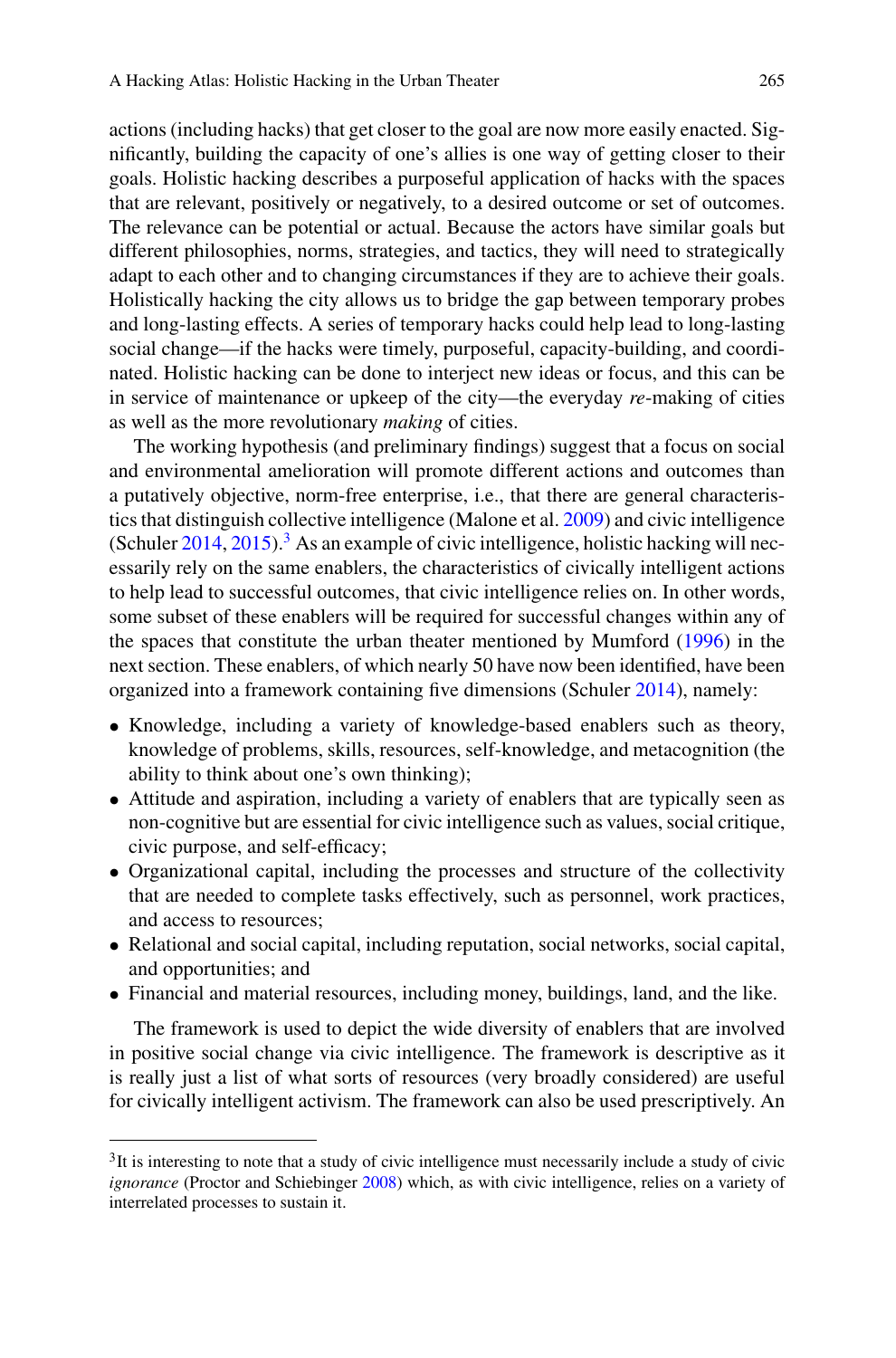organization, for example, could use the framework for self-diagnostics. It could reveal weaknesses within the organization which could then take corrective actions to improve one or more of the enablers by making it more appropriate to the organization's challenges and opportunities.

Each major dimension of the framework will necessarily be engaged in any meaningful action. The important question to ask, however, is *how well* and *to what degree* the dimension was engaged. If, for example, a group created a website that contained policy proposals, but the developers had neglected to consult the policy experts within their own group, they would have shown a deficiency in at least three of the five dimensions: knowledge, organizational capital, and resources. This of course also holds true for the individual enablers. Finally, although the enablers are numerous, the list is still not exhaustive—and probably would never be broad enough to cover all circumstances.

# **4 Hacking Spaces**

According to historian and urbanist Lewis Mumford, "It is in the city, the city as theater, that man's more purposive activities are focused, and work out, through conflicting and cooperating personalities, events, groups, into more significant culminations" [\(1996\)](#page-20-0). Social change is complex—it is an ecosystem where people and organizations with varying skills, tactics, and perspectives collaborate often with limited explicit communication and coordination; yet they are working 'together' toward similar ends. The process unfolds over time—and although there are many important patterns to be recognized (and respected), social change cannot be scheduled or engineered, taken for granted, or permanent. This chapter fits within that tradition by presenting seven *spaces* in which these unfoldings occur, within the context of the city theater. The concept of spaces is used by a variety of disciplines and is fundamental to geography. Its virtues include flexibility and universality. Aase in his article on Symbolic Space [\(1994\)](#page-19-2) stresses that space must be considered contextually. In this article, the context can be seen generally in terms of urban activism—specifically environmental activism in Seattle during one month of Spring 2015. Harvey and Davidson [\(1973\)](#page-20-9) stress the usefulness of the concept: "… space becomes whatever we make of it during the process of analysis rather than prior to it." Here, hacking spaces describe a conceptual realm or category that can be fairly readily be demarcated from the other spaces in its universe, basically by the actions within the space, the players, rules, products or results, and goals.

These particular spaces were identified via examination of significant activities that take place within cities using the lens of spaces. We are differentiating between spaces generally by what takes place within them. In other words, different actors give different performances for different purposes using different rules. Generally, this will include norms, values, demographics, actions, and consequences. Contrariwise—when sets of actors and actions are sufficiently different (via demographics, norms, etc.) from other sets—they are likely to be constituting a different space. But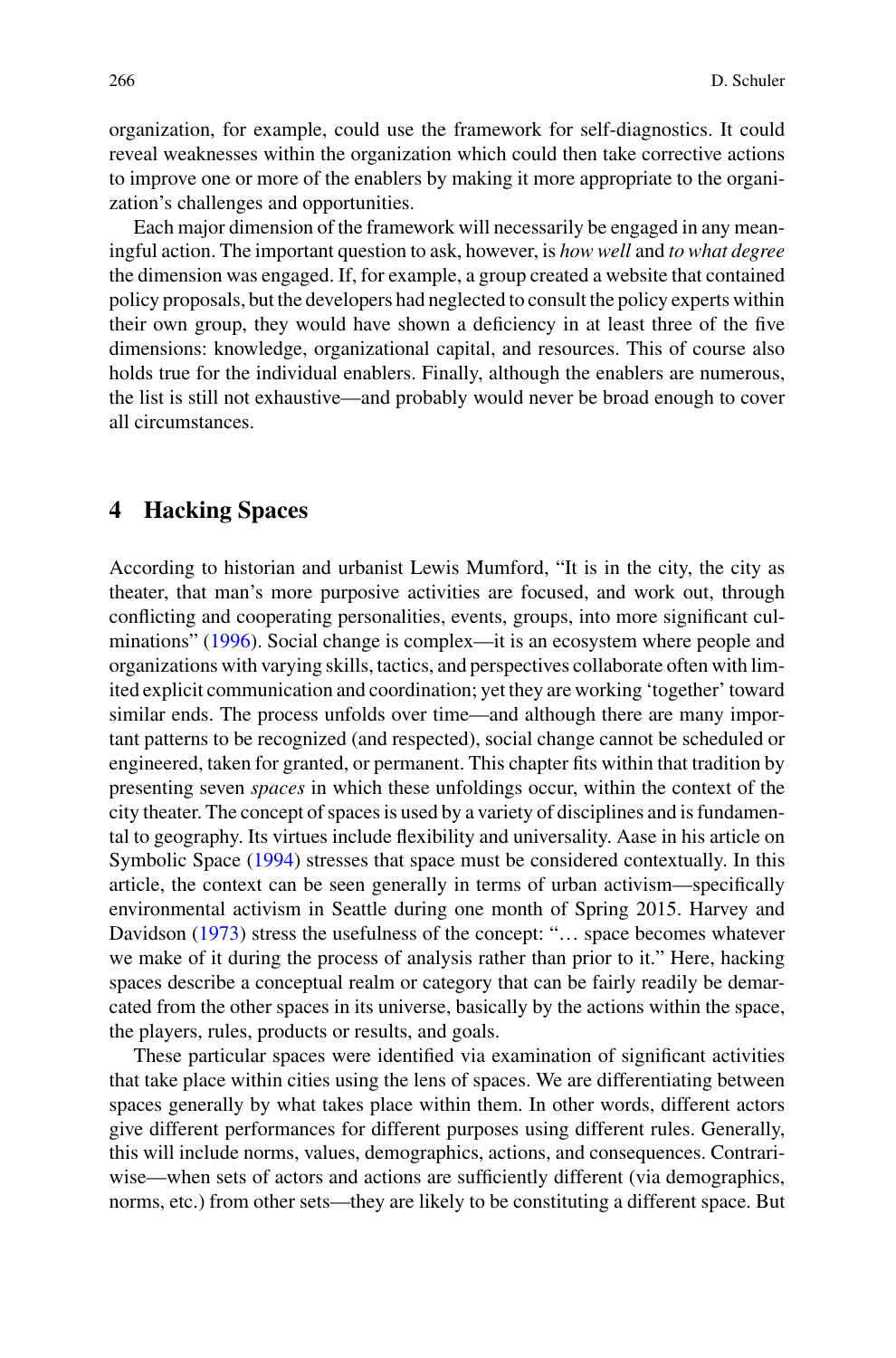these spaces are not autonomous: activities within a space can shape (or create or destroy) other spaces or aspects within them.

The seven broad conceptual spaces in which urban hacking can occur correspond to the characteristics of an actual city and to the actual events and issues within that city and those that affect that city. The spaces have diverse sites, actors (including hackers), and areas of focus, modes of actions, and effects. (And the spaces have spaces within them.) The spaces are intended (and hoped) to be comprehensive in that the set of spaces listed here adequately describes (or at least suggests) all of the possible conceptual 'homes' for holistic urban hacking.

The spaces in this 'atlas' are abstract; they become relevant when they are instantiated and mapped to the specific relevant attributes of the city and the issues that are under contention. When considering actual locations within the city as a focus for physical action, there are many options: The location for a demonstration against a war might best be at federal or national state building, demonstrating against redlining might best be done near the entrance of the bank's headquarters; demonstrating against air pollution—which although diffuse is generally far worse in low-income neighborhoods—might be more effective when others are brought to the neighborhood either in person, or virtually, via an online video or a virtual reality tour.

The spaces take particular significance when multiple ones are in play (see the Shell No example below) and when hacking in one space promotes successful hacking and actions in other spaces. How readily an actual city can be 'hacked'—its hackability—will depend on the particular aspects of the city and the skills, creativity, and dedication of the hackers and the hacks they can identify and employ, as well as access to the space. An analysis of the various spaces could also be rich and potentially productive.

Can 'hackability' be operationalized, assessed, perhaps even measured, and calculated? Although the idea is currently underdeveloped, the spaces could be queried for measures of hackability. One important note on our hypothetical hackability index is that it is not intended to be an index of vulnerabilities, although an authoritarian government could think of it in those terms. The hackability index in many ways could be thought of as an index of openness and opportunities—and any closing of them or raising the cost of using them could be considered as threats to the open character of the city—and its various spaces.

Just as traditional maps of physical spaces can be organized via political, topological, or other means that highlight some characteristics and downplay others, these seven spaces bring particular focus to some attributes at the expense of others. And, like maps of physical cities, the perspectives of spaces where political boundaries and natural features such as rivers are likely to be strongly related, the spaces in the hacking atlas are likewise strongly and densely interconnected. The hope is that the conceptual slicing and dicing of the city in a very broad sense can contribute to our social imagination, both practically and theoretically.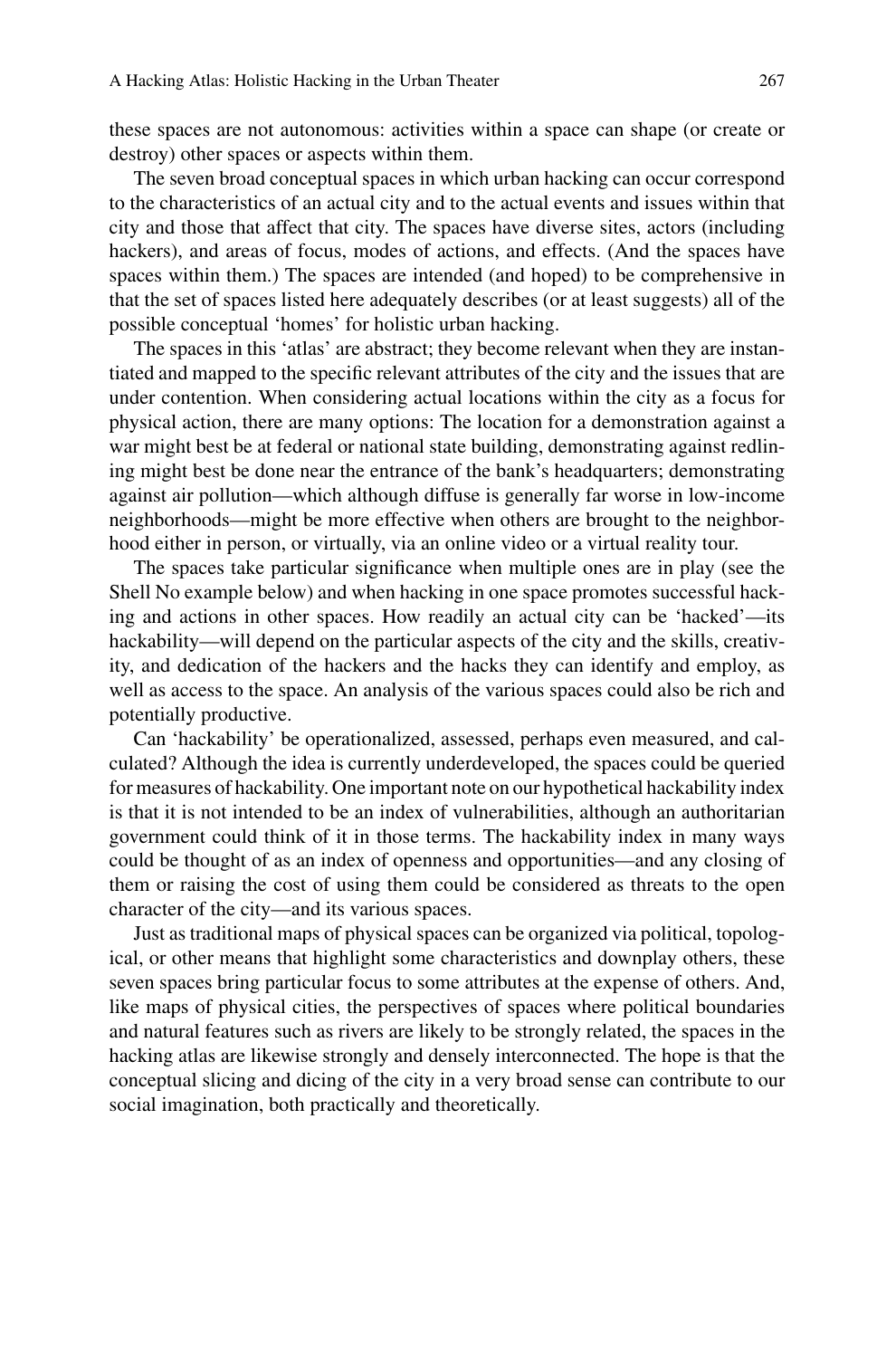# *4.1 Information and Communication Space*

While today's civic hacking has little in common with the idea of hacking a competitor's computer system or stealing personal data and identity, the legacy of this reliance on hidden data is often still present in today's usage: using digital data that has been kept out of reach of citizens, or, even, repurposing data for purposes that the people who collected the data did not foresee, or might even oppose, still remain. Information and communication can often provide the seed for other types of hackings. The space also includes vital elements of the economic side of the city. John Perry Barlow's comment that "cyberspace is where your money is" highlights the fact that financial information is stored in 'cyberspace' and online systems are responsible for massive amounts of financial transfers. Thus, cyberspace provides the target for both hackers that are providing information about corruption and money-laundering and also for the people who would like to add the money in your account to the money in their account.

How the 'hackers' within a social movement or urban campaign communicate with each other and with potential allies is important as well—and the security of these channels can be vital. This area of course is the focus of many articles and discussion thanks in part to new movements like Arab Spring (Lotan et al. [2011\)](#page-20-10) and the Occupy Movement (Gamson and Sifry [2013\)](#page-20-11). New DIY networks that can be set up and mobilized easily and autonomously without being connected to the Internet also offer opportunities for hacking in this space (Antoniadis and Apostol [2014\)](#page-19-3). It is also important to note that the mass media is covered in this space [which is similar to *mediascapes* (Appadurai [1990\)](#page-19-4)]. The mass media can act as a force multiplier for the hack, but, so too, can email, electronic petitions, or social media. And because the mass media often comes with its own agenda, it is often necessary to hack this as well. See the patterns on *Illegitimate Theater*, *Tactical Media*, *Indigenous Media*, or *Media Intervention* (all in Schuler [2008\)](#page-20-12) for a variety of perspectives on media interventions. Civil society has been active in this space. Community networks (Schuler [1996\)](#page-20-13) generally created and maintained by community developers and activists to support local community using the Internet numbered in the hundreds before commercial interests became dominant.

## *4.2 Governance Space*

This space describes the formal governmental procedures that are intended to govern the city and the seven spaces within it. And while these procedures are not necessarily always obeyed (by either the *governed* or the *governors*), may be subject to bribes and corruption or other unequal application, or be inconsistent or unfathomably complex, the influence of this space is generally quite considerable as it is backed up by laws, judges, police, and prisons. For this reason, a hack that helps enlist a part of the government (e.g., the legal system) in the struggle can be considerably powerful. The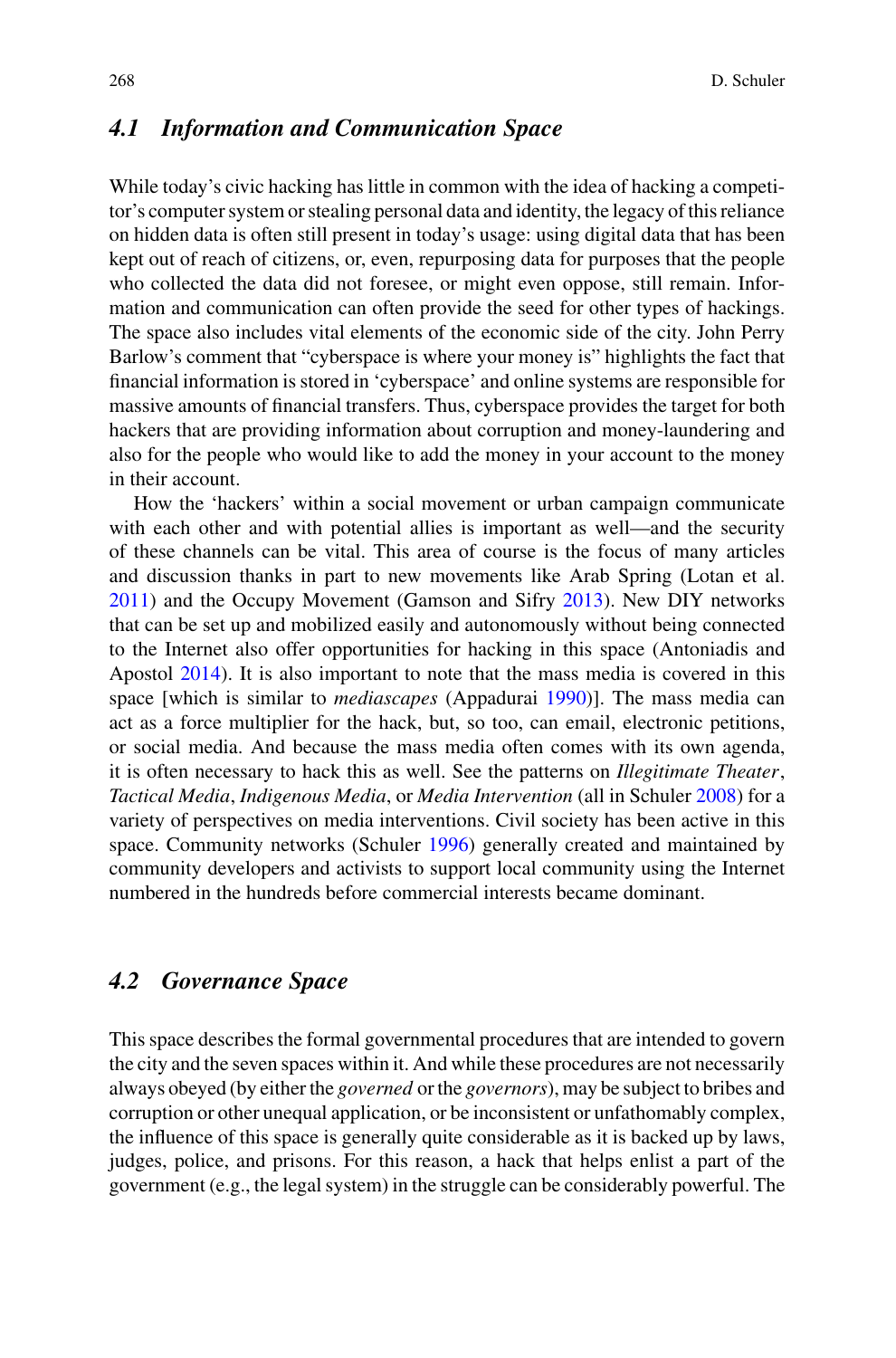'checks and balances' that have been intentionally built into democratic systems (by early adopters of cybernetics and systems thinking)—as well as the polycentric reach and roles of governmental bodies (Ostrom [2015\)](#page-20-14)—suggest that myriad points exist for holistic hacking and that the potential of enlisting formal governmental systems in social struggles is possible. The boundaries of this space (like the others) are not constant. The entire space can change fundamentally, although more frequently this change is more localized. It is subject to some renegotiation, readjustment, and realignment in which 'ordinary' citizens are granted some quasi-governmental status. This can be seen in institutions such as citizen advisory boards and public meetings. One important hack is establishing a citizen police review board—or changing it by adding more representative voices from the community it polices.

To be effective in this space, some important questions need to be addressed. Where are various types of decisions made—and how are they made—and by whom? Government agencies come in many shapes and sizes and have a variety of roles and responsibilities that connect with each other—and with citizens—in complex ways that are not well understood by the citizenry [or, even, in many cases, by the officials themselves (Buxbaum [2015\)](#page-19-5)]. Knowledge of this space—where responsibilities and decision making are situated—while not hacking in its own right, provides important insights about where to hack. Hacking in this space includes any type of reconfiguration of the roles of government and citizens. Participatory budgeting—hacking the budget—is a major new development in this area because it opens up the role of budgeting to include people who played little direct role historically—citizens. See Stortone and De Cindio [\(2015\)](#page-21-4) for an online instantiation of this process. The governance space also includes the idea of self-governance and protocols such as *Roberts Rules of Order* (Robert et al. [2011\)](#page-20-15) belong here as well as new online versions such as *eLiberate* which supports distributed decision making using *Roberts Rules of Order* in an online environment (Schuler [2009\)](#page-20-16).

# *4.3 Social, Organizational, and Institutional Space*

While the space above is specifically related to the formal institutions of government and its relationship with people, this space is associated with civil society including social networks (both 'traditional' and online), advocacy, educational, community, social, and organized labor. The MAZI is an interesting case study of an 'institutional' effort to reach out to activists and support grassroots movements and bottom-up initiatives through a 'research and action' funding framework (see Research and Action pattern).<sup>[4](#page-8-0)</sup> Hacking in this space might mean starting a new organization, joining an existing one, or, even, devising a new type of organization as people did when they developed the 'B Corporation'<sup>[5](#page-8-1)</sup> entity or a bottom-up 'world citizen parliament' (Schuler [2013\)](#page-20-17). It might mean developing new partnerships, consortiums,

<span id="page-8-0"></span><sup>4</sup>See [http://mazizone.eu.](http://mazizone.eu)

<span id="page-8-1"></span><sup>5</sup>See [https://en.wikipedia.org/wiki/B\\_corporation.](https://en.wikipedia.org/wiki/B_corporation)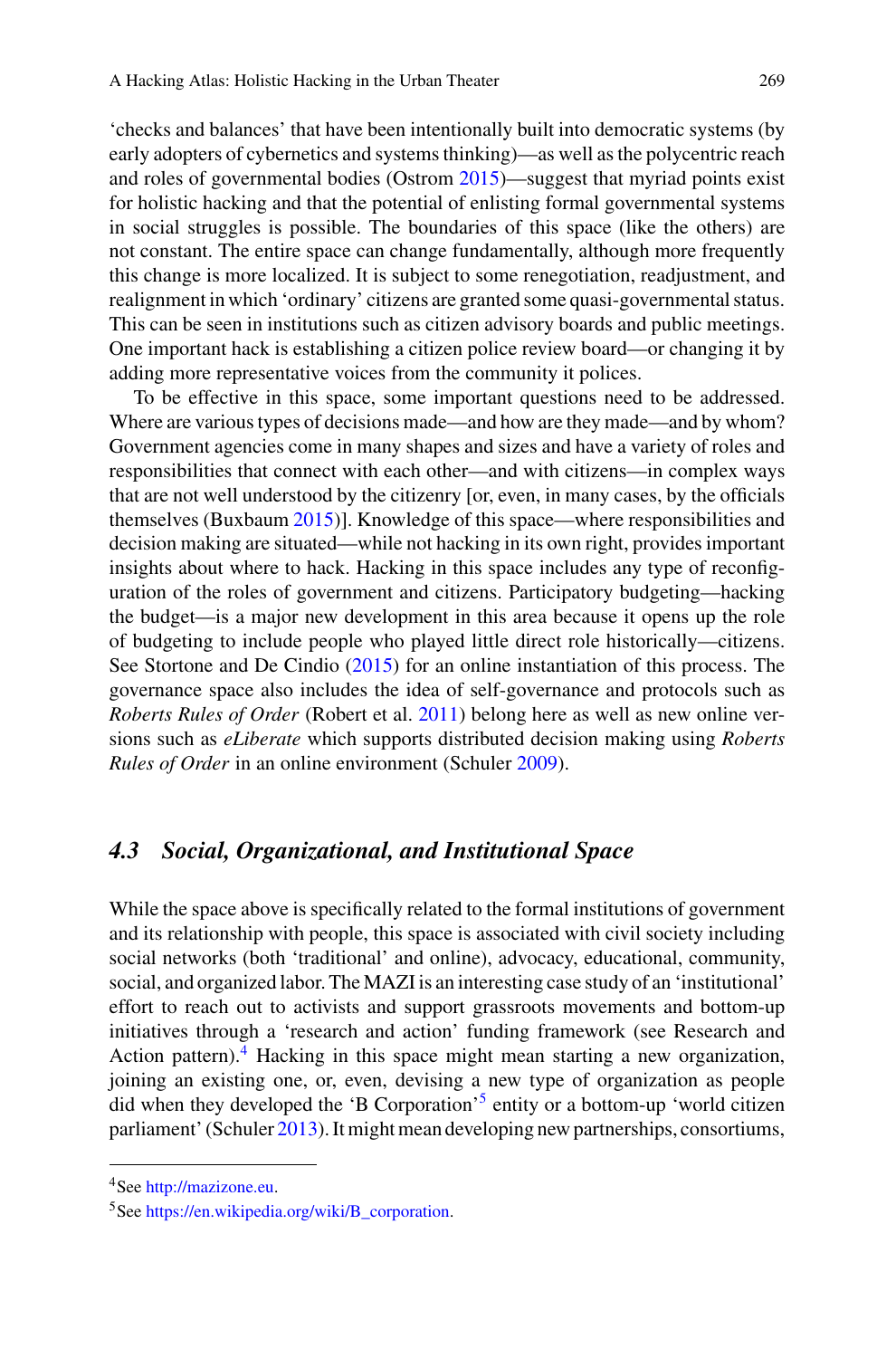coalitions, etc., that are able to organize themselves to create larger actions on more fronts. This is a form of social network hacking—and it doesn't only pertain to online social networks.

Although much of the activity within the space seems to be more hostage to inertia than others, there is room for hacking. One way is to remind organizations of their founding goals or mission—either to help activate a new line of work for them or to embarrass them for their dereliction of duty. One interesting approach along these lines was demonstrated a few years ago when activists in 1998 formally requested the Attorney General of California to revoke the charter of a US corporation, Union Oil Company of California, which is the legal basis for a corporation's right to exist (Brooks [1998\)](#page-19-6) for actions that were deemed to be illegal.

# *4.4 Infrastructure Space*

Cities in particular are noted by various socio-technological infrastructures that maintain them. Energy use, surveillance, water availability, and quality, etc., are related to this space. This space can be hacked in many ways from hooking into the electrical grid without paying to setting up a free wireless network. These infrastructures are largely invisible, in the sense that people may use them routinely but rarely think about how they work, how they are maintained, etc. This allows city dwellers to pay attention to other things, but it also helps sustain a level of civic ignorance: How are citizens expected to contribute to infrastructure decisions—let alone develop alternatives—in a city if they lack basic knowledge? One hack here is simply making infrastructures more visible. The Local Governments for Sustainability [\(iclei.org\)](http://iclei.org) provides some window into this world although it is relatively static at this point, while an ensemble of more dynamic, real-time (and other) displays would be more illustrative and useful. The smart city movement, primarily an industry initiative, is positioned as a solution to concerns over sustainability. These 'smart cities' are to be managed to a very large degree via an intelligent use of big data. Although there is likely to be substantial potential with this approach, the momentum is generally away from transparency, citizen sovereignty, and self-governance and toward technocracy and inscrutability of infrastructure.

Numerous opportunities exist for new civic infrastructure, such as municipal broadband, community networks, or deliberation systems. Setting up a new electrical utility corporation could also be considered a type of systemic or long-term hack—one that could also be considered as a part of another space (such as organizational and institutional space). And any effort to improve infrastructure within a city can be an occasion for hacking. And although infrastructure space can (somewhat justifiably) be seen as big, expensive, impersonal, and severely limited in type, this is not necessarily the case. Many of contemporary participatory or social sensing projects (e.g., Airantzis et al. [2008\)](#page-19-7) could be considered as possible predecessors of components of tomorrow's urban infrastructure. It is well known that people who are marginalized due to economic or other factors are often concentrated in zones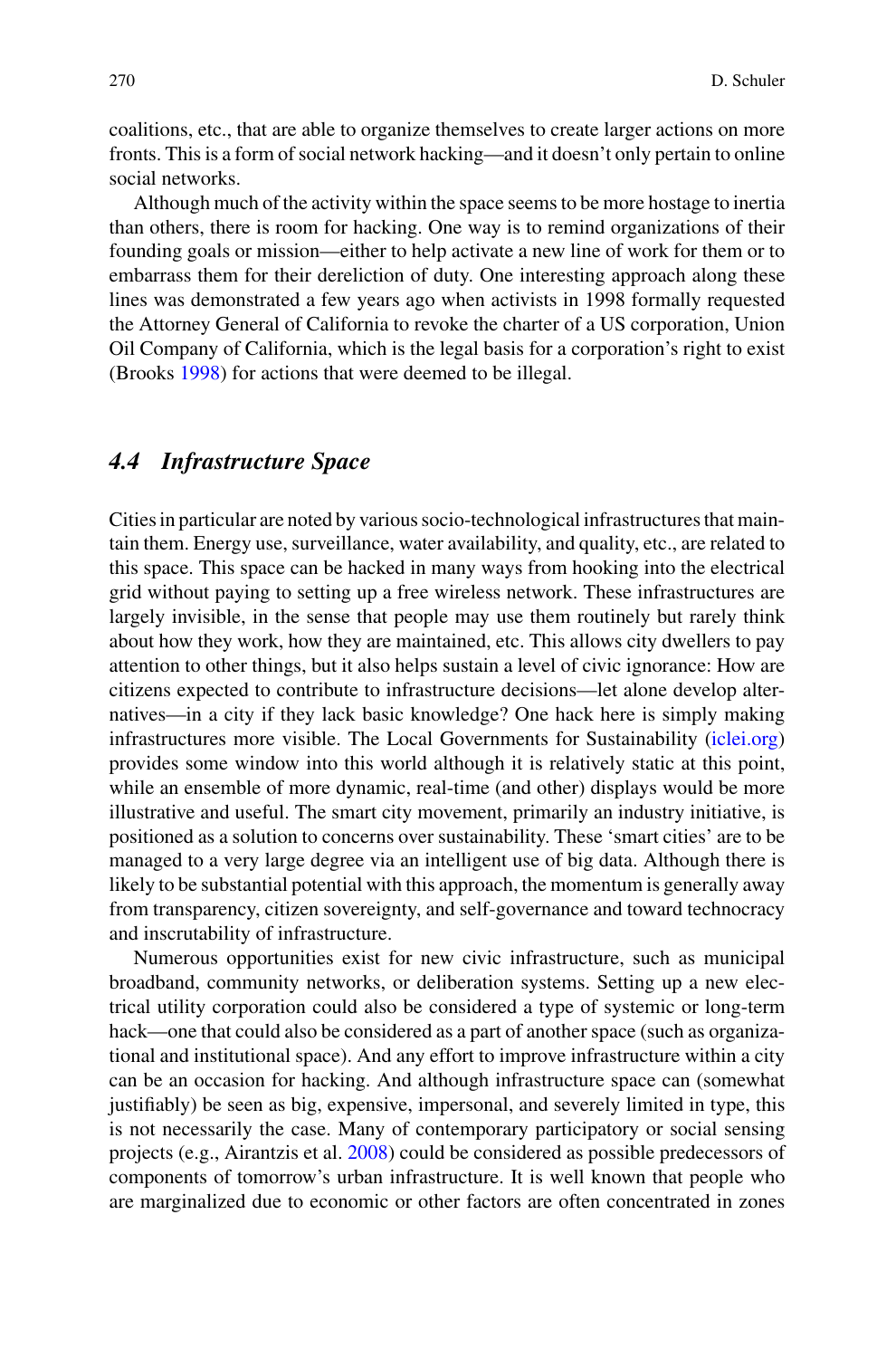within the cities that are environmentally degraded, unhealthy, dangerous, and isolated from civic amenities. An 'infrastructure' that monitored air pollution that was mobile and crowd-sourced could serve as alternative watchdog infrastructure that provided evidence that could be used to show that environmental law enforcement was needed.

# *4.5 Physical Space*

The actual, palpable, aspects of the city can too be hacked. A demonstration or any other occasion where people take to the streets reconfigures the city if only temporarily. The Occupy Movement (Gamson and Sifry [2013\)](#page-20-11) was a significant expression of this. Another 'hack,' also significant, that is generally motivated more by the need for survival is squatting and the erection of shantytowns, favelas, and informal housing worldwide. The 'Ministry of Space' in Serbia (Predić and Čukić  $2013$ ) through semiseriously establishing itself with the quasi-official administrative rhetoric 'Ministry' becomes a 'mirror institution' (Schuler [2008\)](#page-20-12), a provocative hack that could also probably be filed in either the Governance or in the Social, Organizational and Institutional Space dossiers. In the physical space, the Ministry has hacked marquees of shuttered theaters in Belgrade, Serbia ("No Play Tonight. Come Back Yesterday") and 'spontaneously' transformed dismal and neglected urban backwaters into pop-up festivals of music, art, and conviviality. And this can take other forms such as tactical urbanism (Lydon and Garcia [2015\)](#page-20-19), city repair (Cowan et al. [2013\),](#page-19-8) and urban participatory design (DiSalvo et al. [2008\)](#page-19-9). Some types of hacking of the physical space can be promoted by government. The city government in San Francisco, California, has identified 'free spaces' all over the city which people can lease from the city for \$1 annually. Of course, it is critical to note that physical (as well as other) spaces in the city are often contested and afford unequal access and privilege. This is often maintained through unvoiced norms but often also through laws such as prohibitions against sitting the sidewalk that criminalize poverty. Loukaitou-Sideris and Ehrenfeucht [\(2009\)](#page-20-20) provide an enlightening look at the history of negotiation and conflict in relation to sidewalks in the USA. Thus, hacking this space often means using the space by people in manners or for purposes that are not formally or informally sanctioned. Henry LeFevre's Rights to the City (1976) provides many insights with which to inform the holistic hacking/civic intelligence orientation. A vast amount of scholarly, political, and activist work has revolved around LeFevre's work. The rights to the city basically focused on the physical/material side of the city, the physical space in our atlas. While this work has been extended in many ways, it could include rights to each of the seven spaces. $6$ 

<span id="page-10-0"></span><sup>&</sup>lt;sup>6</sup>See the work of Antoniadis and Apostol  $(2014)$  on the 'hybrid city' for some 'basics' of the Lefebvre's work.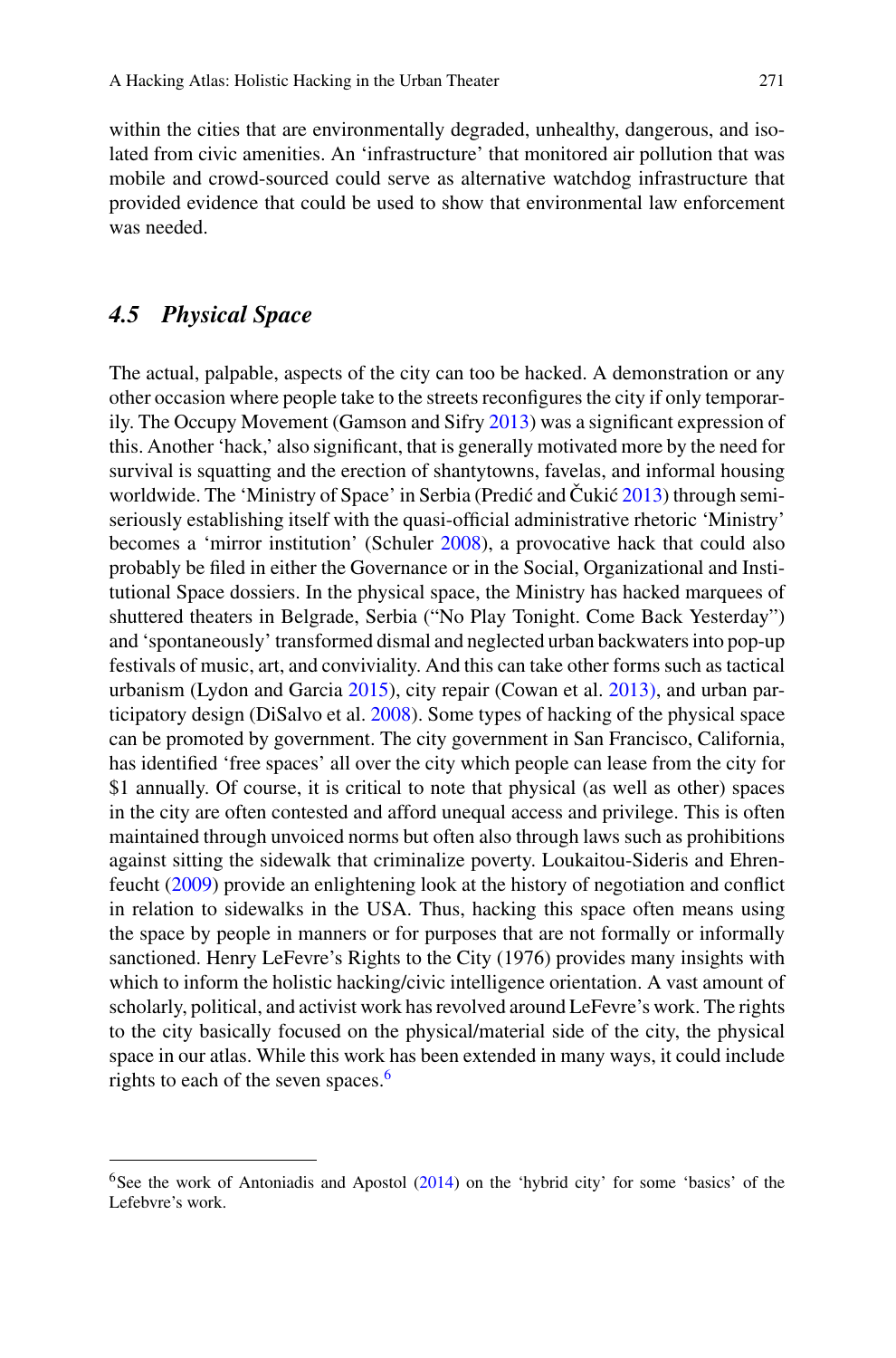# *4.6 External Space*

Sometimes when hacking the city, it becomes necessary to hack the rest of the world as well. Cities are not autonomous islands or planets but areas that exist within broader environments. These broader environments include the natural world (sometimes forgotten and undervalued) and the inhabitants outside the city (also often forgotten and undervalued) as well as relationships to other cities, towns, and the natural world. This space, of course, is actually a metaspace, although it is listed as a single space for convenience. One way to look at this 'space' would be to see it as a space containing the six others—each of these would be related in various ways to similar spaces 'outside.' This is especially clear in the sense of the governance space; the governance space within a given city has links to other spaces—Seattle's city government, for example, is related to county, state, and federal government as well as to other city governance spaces with a varied set of interrelationships.

Based on his belief that national governments are increasingly unable to promote progressive change, Barber [\(2013\)](#page-19-10) presents a variety of current and potential relationships between cities in which innovations are spread more quickly and more widely. At the same time, the mayors of the world have established new networks that help them to compare issues and develop innovative approaches to the problems of cities. The C40 Cities Climate Leadership Group [\(http://www.c40.org/\)](http://www.c40.org/), for example, is a network of the world's megacities committed to addressing climate change.

# *4.7 Imaginary Space*

This space may be the most important as it focuses on the creation of 'realities' that are different than the current ones including ones that are actually *possible*; it drives the conceptual orientation or perspective that people carry in their minds as they move through their daily lives. This space ultimately helps determine how the city and the people within it are represented, basically through narrative imagination about the future—and the present. This is the space of engaged and purposeful makebelieve (Walton [1990\)](#page-21-5). Thinking about the city and its citizens as they are, lays the groundwork for the future: Is the city mysterious, paranoid, engaged, reflective, open, rambunctious, laid-back? This space encourages people to think about what could be and what part they could play in achieving that end. If, for example, they are interested in equity and environmental sustainability and they have sufficient social imagination and self-efficacy, they are more likely to become active advocates (Schuler [2014\)](#page-20-7). If their worldview, on the other hand, consciously or subconsciously, rests on the notion that they are powerless, and change is impossible, then they are more likely to cleave toward the sidelines. If they believe that certain trends and certain types of futures are inevitable, then, again, there is no reason to act beyond the strictly personal and consequently they could decide to concentrate on maximizing personal happiness and material accumulation to the exclusion of everything else.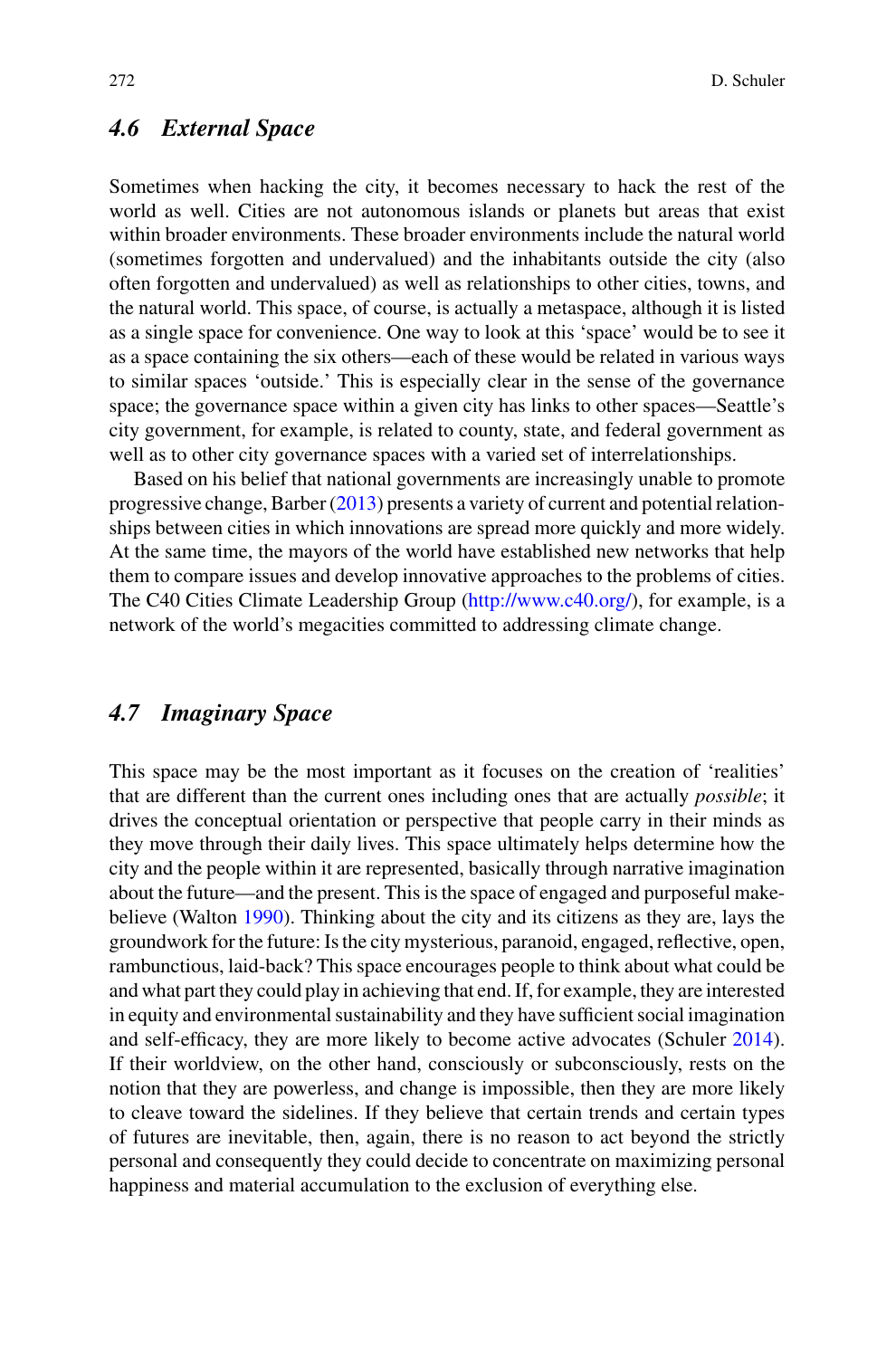This is the space where the idea of play becomes very relevant. Play is rehearsal; it is an occasion for actively exploring possibilities. And the city can be playful; it can support play in an endless number of ways. Playful acts and hacks can be important including novel ones made possible because of digital technologies. The 'Shadowing' project in Bristol, UK, records shadows of people as they pass under a lamp post which are then reproduced for the next person who happens by. This gives the city dweller an unexpected chance to step out of ordinary reality at the very least but also to interact creatively with the system by interacting with the prior shadows or provide new interesting shadows for the next person (Nijholt [2015\)](#page-20-21).

Hacking in this space includes imagining—and articulating—the futures that we'd like to see as well as surfacing the imaginaries that are maintaining or even strengthening harmful tendencies of the status quo (Wright et al. [2013\)](#page-21-3). Neither of these efforts is easy of course. The forces that fight against new ameliorative imaginaries, narratives, and futures are vast; they are seemingly ubiquitous—and they are certainly well-financed. One of the most important aspects of city-making in the imaginary space is that the city that is being constructed is one that won't be in existence for a number of years—if ever. One of the most common contemporary vision of this space is the sustainable city, a city that provides the urban amenities that its dwellers would like to see, to enable them to live within limits in an environment that is a socially responsible entity within itself and with its neighbors and the planet. The o500 project exemplifies the idea of imagination nudging us into the future.<sup>7</sup> It demonstrates how large innovative projects are likely to have their origins in the imaginary space:

o500 is a work in progress that aims to foster a global perspective for inventing sustainable urban lifestyles that are compatible with the survival of the biosphere and our aspiration to fulfilled and happy lives. At the same time it is a concrete and immediate action plan based on real projects around the world.<sup>[8](#page-12-1)</sup>

# *4.8 Discussion*

Explorations of the city's seven spaces should reveal myriad ways open to citizen engagement and, ultimately, prospects for bringing about positive social change through holistic hacking. Looking at these spaces helps us appreciate the multidimensional richness of the city including how the city is perceived, inhabited, used, imagined, experienced, critiqued, measured, governed, etc., and how cities have changed, are changing, and could change. The framework is abstract, but it takes more specific attributes when it is considered in a specific case. And how the seven spaces are instantiated are not universal—the challenges and opportunities that exist vary considerably according to their context; a hack that is merely frowned upon in one context may be punishable by death in another.

<span id="page-12-0"></span>[<sup>7</sup>http://www.o500.org.](http://www.o500.org)

<span id="page-12-1"></span> $8$ http://www.o500.org.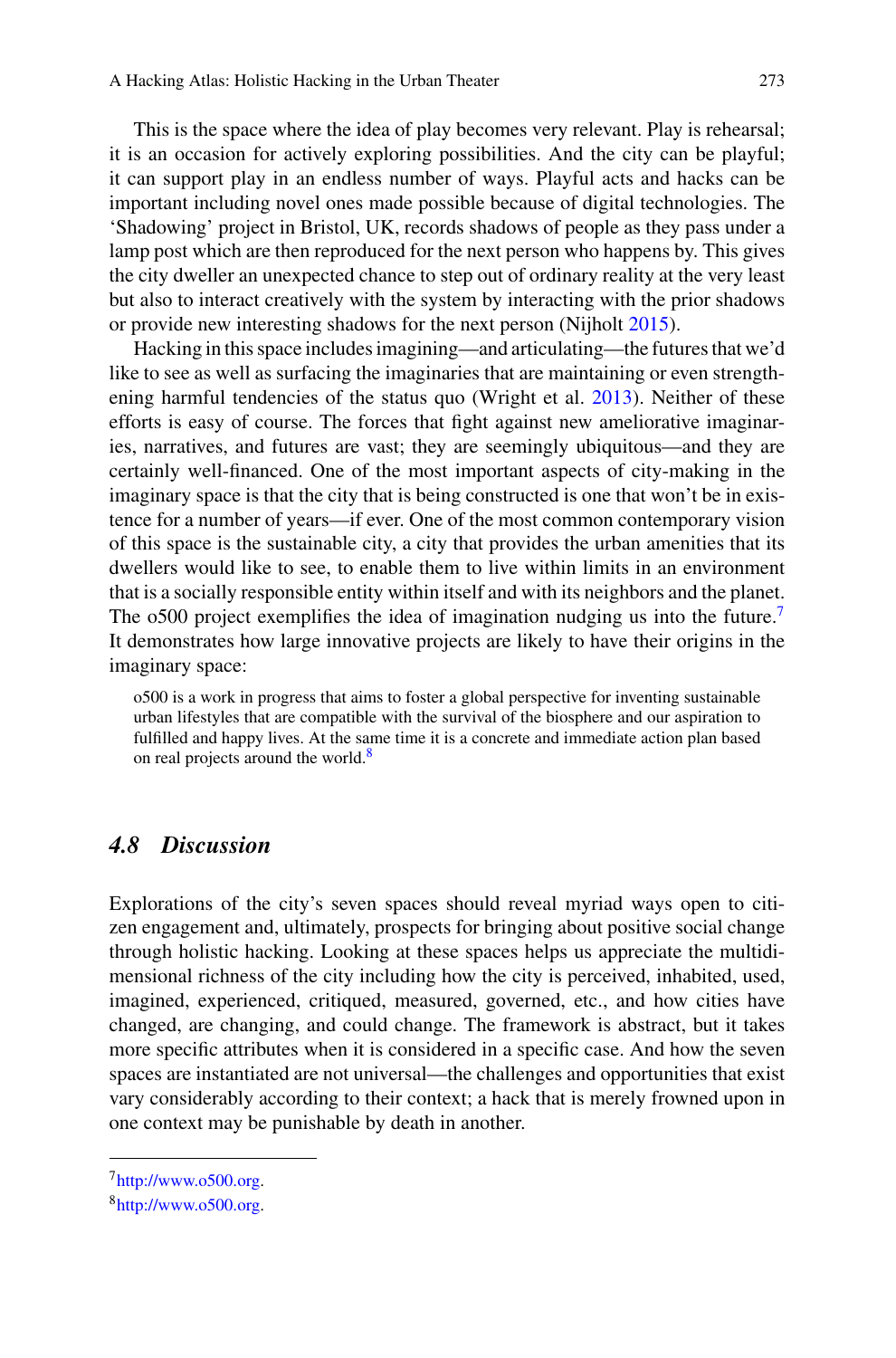Each 'space' contains the particular structure linking disparate types of institutions and processes, but like a map, the representation within a space can only represent a portion of the entire space. Hence, uncovering hidden structure and relationships within the space can be crucial. Hacking can take place within a space (or multiple spaces), and it can actually help reconstitute the space (or spaces) and the relationships between them. Although the possibilities for future explorations must be realized in future endeavors, we can at least suggest a number of possible next steps. One of the most interesting that of actual 'maps' or other graphical depictions for the different spaces is suggested by the idea of spaces. This could help people explore the complexity without necessarily overwhelming them. The maps themselves could employ a variety of icons, some specific to a single space, some shared by many, if not all.

### **5 Case Study**

The following discussion is based on a recent mobilization that took place in the city of Seattle in the northwest USA but has ramifications beyond. Although this chapter concentrates on city-making, particularly focusing on digital media, I have chosen to convey a broader view of hacking within the seven urban spaces. I have done this for several reasons. The approach that we took to this work was to look at an actual event that was significant yet fairly limited in terms of geography and duration. The objective was to identify an important mobilization and identify what hacks occurred within that—including how new ICT was involved. An alternative approach to exploring city-making vis-a-vis ICT would be to uncover an action that relied to a large degree on ICT. While this approach is certainly valuable, it seems at least possible that it may miss a large part of the reality that it is intended to describe. This includes the fact that movements consist of many moving and, presumably, coordinated elements, some of which takes place online but many offline. Moreover, and this was not demonstrated in this paper, the focus on actions that rely solely on ICT may also miss new constitutive developments or realignments that develop over time.

The hacking spaces framework proposed here relies on the idea that cities are dynamic systems with countless complex, interrelated elements. It does so, however, by presenting spaces that although not strictly autonomous appear to be subject to their own structure, norms, and processes that alter aspects of the city in a broad way that encompasses considerably more than the view of the city as aggregation of people and built structures. Hacking any city attempts to create a city that is an alternative to the current one. But the alternative one is necessarily based on the current one and connected to it; it is not totally separate, and hence, a digital hack that only affected the digital world would not be city-making in the sense that we are exploring. Without a viable connection to the 'real world,' the hack would be impotent. Moreover, the actions (including hacks) that lead to successful conclusions form a dynamic ecosystem. For that reason, in the Shell No example that follows,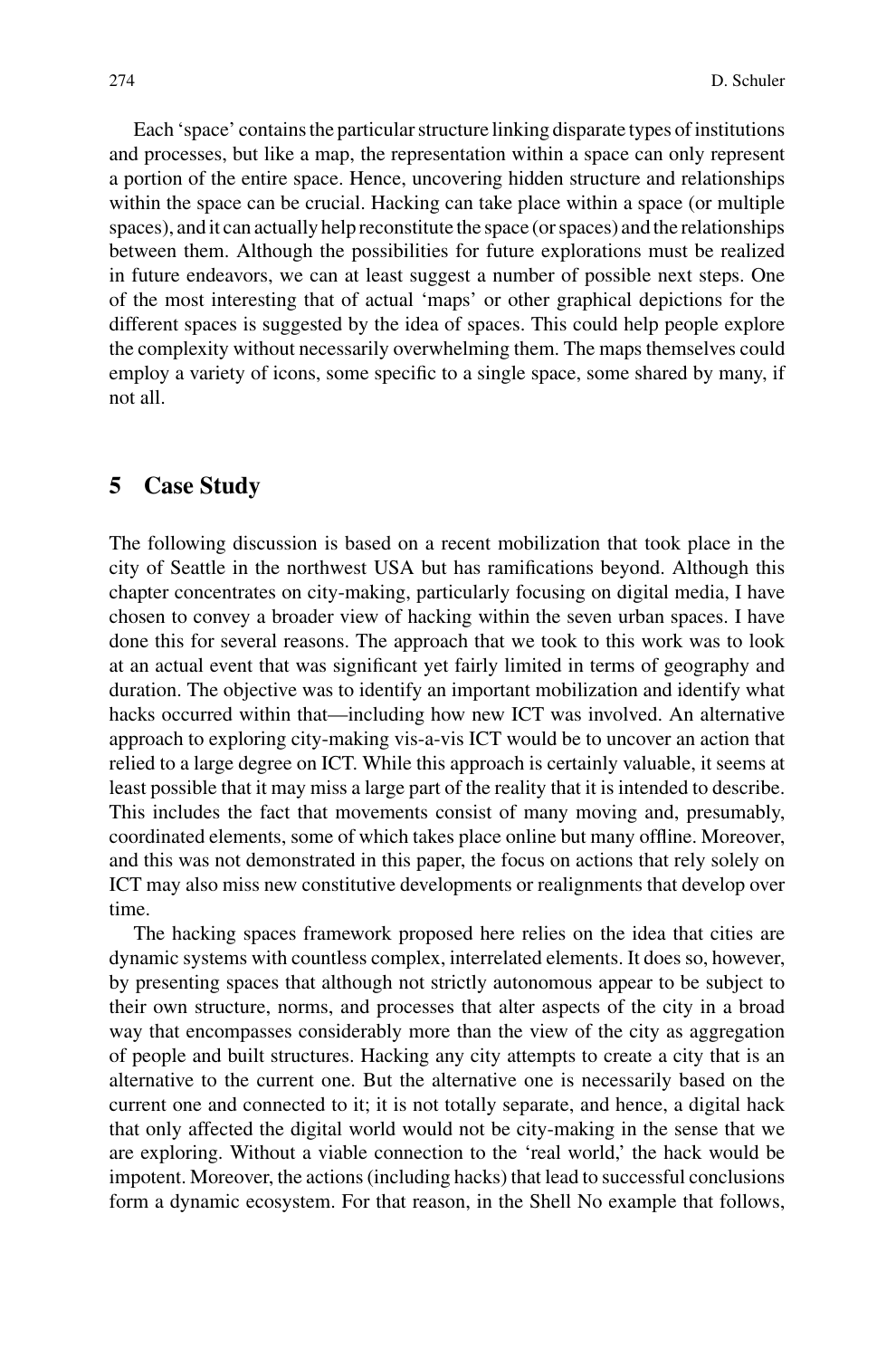the actions in the spaces that are being discussed are not only digital. On the other hand, because the focus of this chapter and of the book is on digital phenomena, noting the digital as well as the other connections among other actions and across the spaces is critical. The connections between spaces may be bridged via ICT or not (but it is commonly part of the overall campaign). The connections help to form a complete, coherent set of spaces, a universe, although still (of course) inadequately understood.

Cities are made through the activities of people and at the same time the city structures activities of the people. Within the paradigm of the seven spaces, people make cities by changing elements and relationships within those spaces. In the following section, we explore city-making by examining a recent mobilization through the perspectives of the seven spaces. The attempt is to raise a broad number of relevant characteristics without making claims for comprehensive or complete analysis.

# *5.1 Shell No*

Climate change is ushering in a new era for the Arctic. The ice is receding at record rates (NSIDC [2012\)](#page-20-22) allowing for unprecedented opportunities for oil extraction. Environmental activists believe that these new efforts endanger the environment and lead to more cataclysmic climate. In the Spring of 2015, Royal Dutch Shell Oil Company was preparing for a new initiative in the Arctic which included docking a giant drilling rig, the Polar Pioneer, at the Port of Seattle. From the point that the rig arrived (14 May 2015) until the point that it departed for its Arctic rendezvous (15 June 2015) environmental activists from Seattle and beyond engaged in holistic hacking, a multiplicity of hackings generally connected to each other—and generally mutually reinforcing—in a variety of non-coerced and semi-autonomous ways.

### **Information and Communication Space**

Mass media, the modern-day behemoth, was an all-important consideration throughout the duration of the mobilization. All things considered the demonstrations were ultimately mediagenic. The media did not choose to come down hard on the demonstrations. Seattle is progressive politically and is more likely to be environmentally friendly and scientifically informed than other places in the USA. Also, although Seattleites tend to like order they're not strangers to demonstrations. While not focusing on the media alone, the Backbone Campaign, headquartered in the Pacific Northwest, helped ensure that the efforts were clearly recorded in a way that provided a strong message that was interesting enough to catch people's attention and be likely to be picked up by the mass media as well as social media[.9](#page-14-0) Their website stresses 'artful activism,' 'creative action,' and "building a vibrant and joyous nonviolent nationally networked, community-based progressive populist movement that makes a real and positive difference in people's lives." In addition, the Shell No activists posted to

<span id="page-14-0"></span>[<sup>9</sup>http://www.backbonecampaign.org.](http://www.backbonecampaign.org)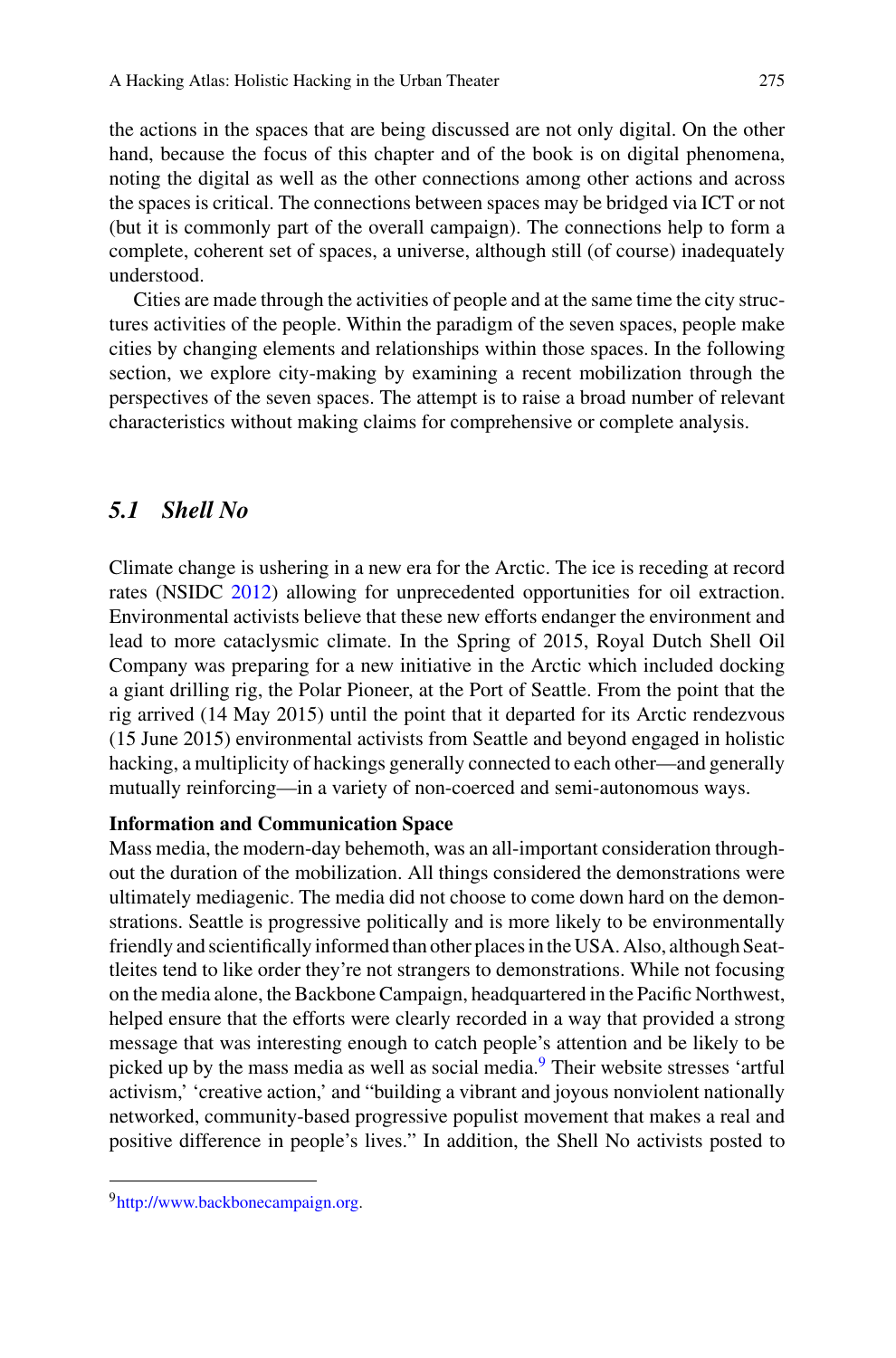YouTube and managed at least two Facebook accounts which were used for sharing information and ideas, loosely coordinating activities, building community and solidarity, and providing visibility to the cause. Finally, the economic component of this space was also in play. The Port of Seattle makes money from the organizations who use its facilities. And Shell, of course, is a huge corporation that employs people and lobbies government. And economic concerns present a wide variety of hacking opportunities, including boycotts and divestiture.

### **Governance Space**

As mentioned above, these spaces intersect and interplay in many ways. For one thing, there are many relevant agencies, laws, permits, and the like that govern how—and if—the drilling rig must be managed while it is visiting Seattle's waterways. The permit to allow it to even be there was, in fact, a major contention. It turned out that the discussion and vote on it by the Port Commission was done in secret and there was no public scrutiny (Brownstone Feb 15, [2015a\)](#page-19-11). Clearly having the laws and the roles of the relevant agencies online allowed much more visibility to this space than before.

The Shell No campaign action demonstrates another interesting use of the governance space. On the Polar Pioneer's last day in Seattle, two dozen kayaktivists were arrested as they attempted to block the path of the massive rig (Brownstone Feb 15, [2015b\)](#page-19-12). One protester, Mike O'Brien, was a Seattle City Council member. O'Brien as an elected official brings to mind the governance space. But O'Brien apparently hacked several other spaces as well. By performing civil disobedience, he blurred the line between the governors and the governed and stretched the narrative of what's the proper response to his extraordinary action. In a text message sent from the Coast Guard office while he was being processed, he articulated his objection: "That monstrous rig is headed to the Arctic to attempt to do something unconscionable. I had done everything I know how to do as a citizen, an activist, and as a council member to stop Shell from drilling in the Arctic."

#### **Social, Organizational, and Institutional Space**

In addition to environmental groups such as 350.org and Green Peace, the sovereign nations, indigenous people from North America played strong roles throughout the month of protests. At a basic level, this hacked the legitimacy of the national state and the corporations which is enabled through corporate-friendly legislation. As the original inhabitants, indigenous people have prior rights to the land. However, due to invasion and conquest, they are often impoverished: The environmental damage wrought by modern technologically driven systems is not of their making. It is contrary to their fundamental ethos, yet they are often the ones hit hardest by climate change.

One seemingly unlikely group who played a prominent role was The Raging Grannies, a group of women who dress like 'innocent little old ladies' and were arrested, having padlocked their lawn chairs (with them in them) across the entrance of the port where the rig was docked. They're certainly hacking the 'innocent old lady' paradigm. This group of Grannies was presumably living in the Pacific Northwest although they could have been from any number of affiliated chapters because,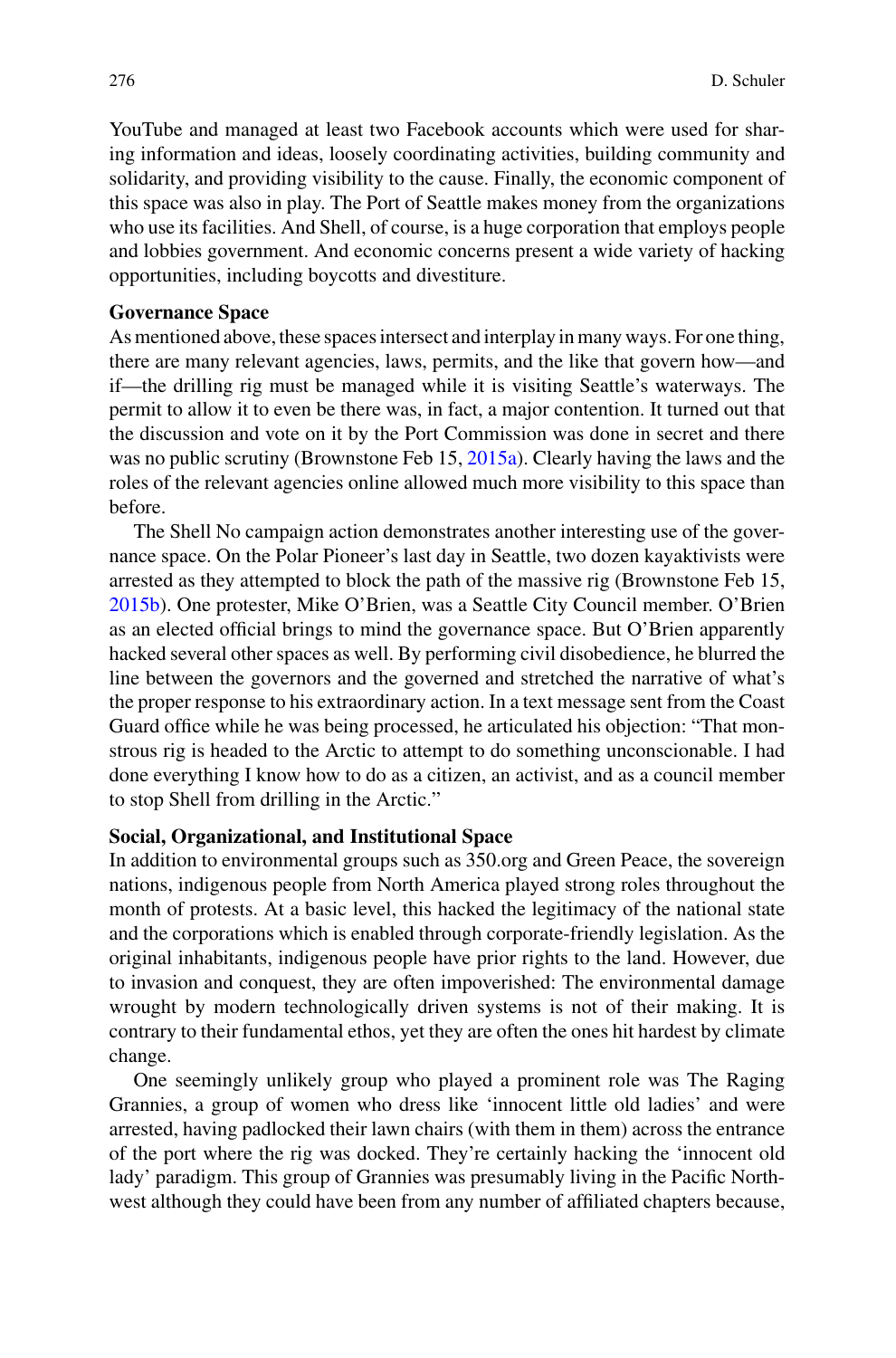perhaps unexpectedly, they are a global group and their website Raging Grannies<sup>10</sup> include a 'herstory' and a 'starter kit' to help other Grannie groups get launched. In addition to people 'of that certain age,' there was also a strong focus at the other end of the age spectrum. Young people were often speakers at the rallies, and some were preteens, while some were in high school or college. Their generation is more likely to be affected by climate change than their predecessors, and in their speeches, they expressed bewilderment that the older generation has been so derelict in its responsibilities to future generations.

### **Infrastructure Space**

On some level, the entire campaign was focused on infrastructure in a very large sense—the massive worldwide carbon-based enterprise which fuels the economy and unleashes the damaging effects on the planet's climate. Locally, the 400-foot drilling rig presented a visible month-long reminder of this infrastructure, that while huge in itself, is infinitesimal compared to the incomprehensibly vast infrastructure that is being resisted. In marked contrast to the drilling rig, the activists themselves created an alternative structure that also floated in the waters of Puget Sound: A large barge, physically close to the training and embarkation area of the kayaktivists, was used as a music and dancing venue thus providing an opportunity for relaxation and community building under the ever-present shadow of the big rig.

### **Physical Space**

The physical space of the city is of course important focus of the city. In the Shell No case, this physical space was unlike the typical physical space of cities in general—including Seattle's streets and squares that had been 'hacked' in previous encounters—notably the demonstrations against the US invasion of Iraq in 2003 and against the policies of the World Trade Organization (WTO) in 1999. The physical spaces in the Shell No campaign were to a large degree water-based. A barge, for example, was anchored that served as a floating protest hub and home to music and dance as well. And the water-based space most importantly gave rise to a new breed of protester, the kayaktivists that encircled the rig and attempted to disrupt its northward transit (Fig. [1\)](#page-17-0).

#### **External Space**

While the entire action we are examining took place within Seattle, virtually the entire purpose is tied to situations outside the city limits. The ultimate intent, of course, is to prevent catastrophic effects of climate change. But this can't be accomplished at one go and obviously not by activists in Seattle alone. Other external spaces were involved or incorporated with the Shell No actions. One such transit through this space echoes the movement of the rig itself. Thus, the entire path of moving the rig from one place to another presents opportunities for actions—and cooperation between activist efforts, possibly utilizing the spaces in different ways as the rig moves on—when it enters Canadian waters, for example, and a whole new set of circumstances. Because ultimately the Shell No actions must be linked to other actions outside of the time and space discussed here, the lessons learned in Seattle

<span id="page-16-0"></span><sup>1</sup>[0http://raginggrannies.org.](http://raginggrannies.org)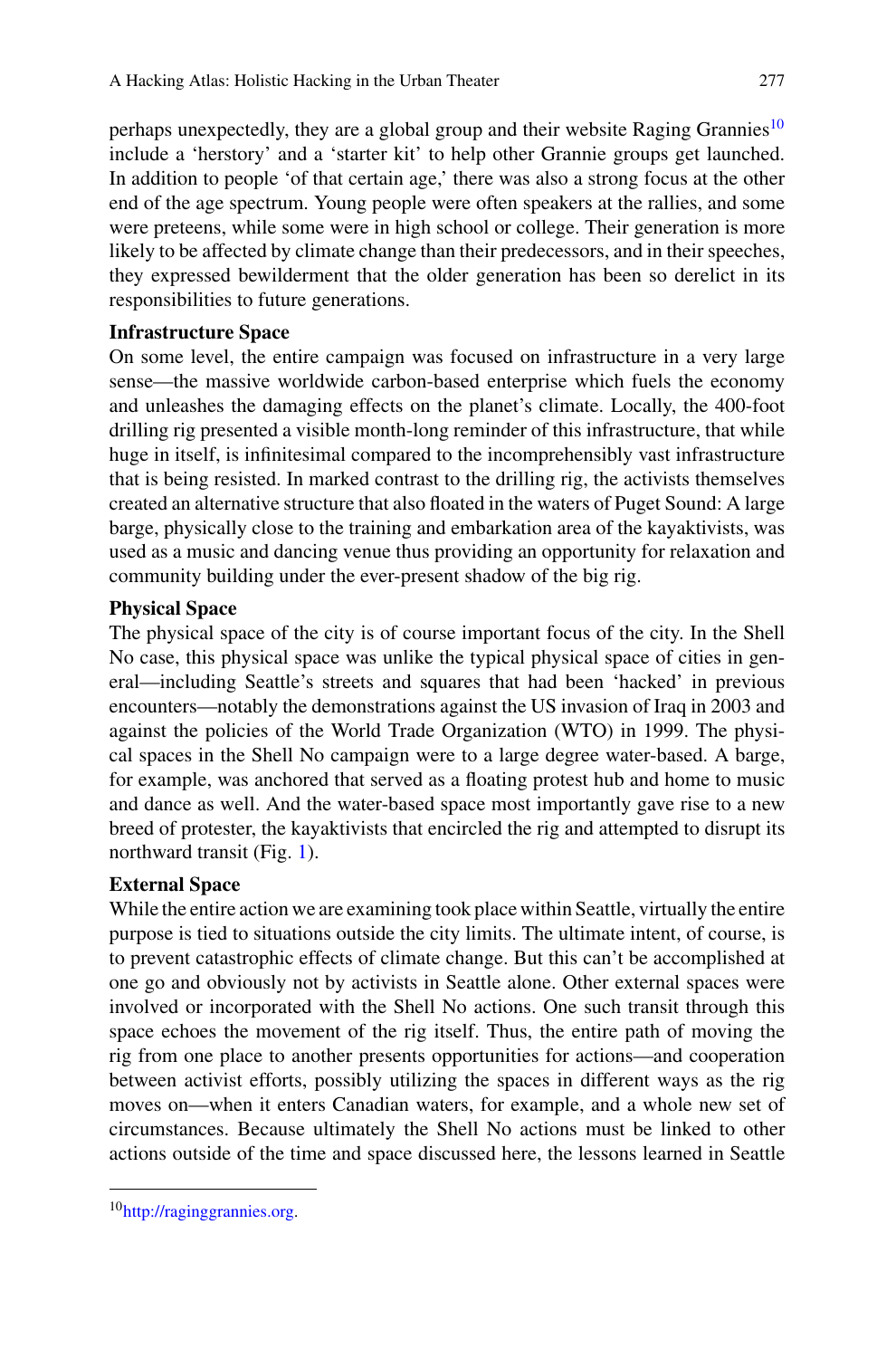

**Fig. 1** Hundreds of waterborne kayaktivists demonstrating against shell provide stark contrast to the 400-foot technological behemoth they are resisting. Photograph credit Arctic Drilling Kayak[tivists vs Shell Polar Pioneer—Photograph by Daniella Beccaria \(https://www.flickr.com/photos/](https://www.flickr.com/photos/backbone_campaign/17332349103) backbone\_campaign/17332349103, Attribution 2.0 Generic (CC BY 2.0))

<span id="page-17-0"></span>would ideally be shared with other activists in other locations and the cooperative social networks between them would also grow both quantitatively and qualitatively.

### **Imaginary Space**

Finally, the imaginary space is also crucial. According to Wright et al. [\(2013\)](#page-21-3), "... there is a need to view climate change as a social and politically embedded phenomenon, fundamentally linked to patterns of production and consumption and the ideological assumptions that underpin the economic system and our collective sensemaking processes." In other words, climate change presents not only a physical (and ecologically material) threat to our existence but also a conceptual challenge to the way in which we imagine that existence. The Shell No campaign operated in new ways in relation to the imaginary space. One was their ability to encourage new ways of mobilizing people from under-represented sectors (indigenous people, youth, people of color, elderly) in creative, family-friendly events thus helping to legitimize 'protest' by making it more accessible and natural. One of the more prominent ways in which the mobilization used this space resulted in city-making in a way that was abstract yet likely has significant and material consequences. This is by helping to establish Seattle as a site of (inclusive) resistance which could serve as a model. Here, city-making can be city image-making for people within the city and outside the city. This could be part of a broader remaking of cities in general as they become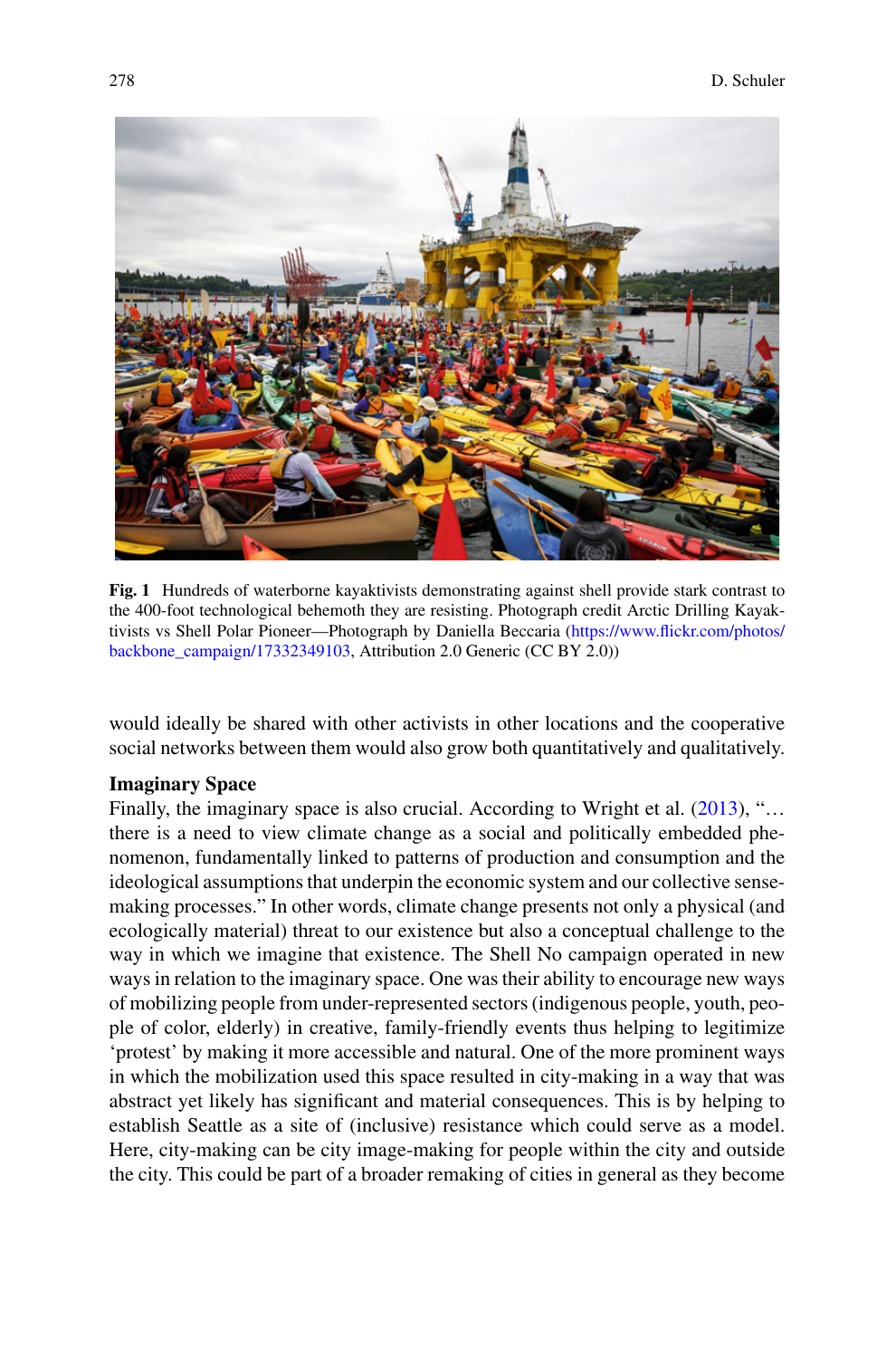increasingly dominant—as well as specific cities, as Dickens did for London and the director Ridley Scott for Los Angeles.

The imaginary space, interestingly, may be the one that reveals changes to the city most clearly. The city itself may have an enlarged activist core and begin, even, to see itself—and be perceived by others as a leader of sorts, whose citizens are active as watchdogs, change agents, and cultivators of civic intelligence.

## **6 Hacking the Future**

The nature of the city, currently and in the future, is of critical importance. The main objective of this chapter was to present the seven spaces and to demonstrate why they are important to city-making in an era of ubiquitous networked digital infrastructures. The assertion in this chapter is that changing the nature in one or more of these spaces in a given urban setting (or *theater*) demonstrates city-making. While the digital domain may quite possibly grow in importance in future campaigns or in some contemporary campaigns, its use in the Shell No campaign was generally supportive (critically so) rather than dominant.

The seven spaces presented here are intended to provide some analytical and design perspective for holistically hacking our future, in particular motivating creative civic intelligence work in the digital realm. The reality is, however, that new concepts or frameworks like new technologies will not do this work for us. That work requires the animating force of human beings, using creativity, values, courage, and intelligence, as well as skilled, reflective, and informed hacking. Also, as noted earlier, blocking these hacking access points, or raising the cost of exploiting them, is threats to democratic processes and the openness of cities as described in the Hackable City Toolkit (2015). One of the most important lessons about civic intelligence is that successful application of civic intelligence increases capacity for applying civic intelligence in future endeavors.

The month-long story of Shell's Polar Pioneer stay in Seattle provides an interesting and useful snapshot, an opportunity to highlight the idea of holistic hacking and the seven spaces in which urban hacking can be enacted. Over the course of the month, two dozen or so formal and informal groups met one or more times a day with a variety of agendas. The coalition was voluntary and informal, and the individual groups usually made their decisions based on consensus. Their actions were always peaceful—if not always legal. The questions as to the effectiveness of their actions are now being raised: "Who won?" is one such question. Clearly, the actions, however brief, attracted national and international attention, e.g., in the UK's Guardian newspaper, and the fight, of course, is not over.

Climate change is still making its global advances while humankind struggles with the issue, sometimes with unprecedented success such as with the Paris agreement in December 2015 but too often with business as usual or even denial. During the writing of this chapter, several months after the main event, Shell abruptly announced that it was ceasing its Arctic operations. After spending over 7 billion dollars (USA)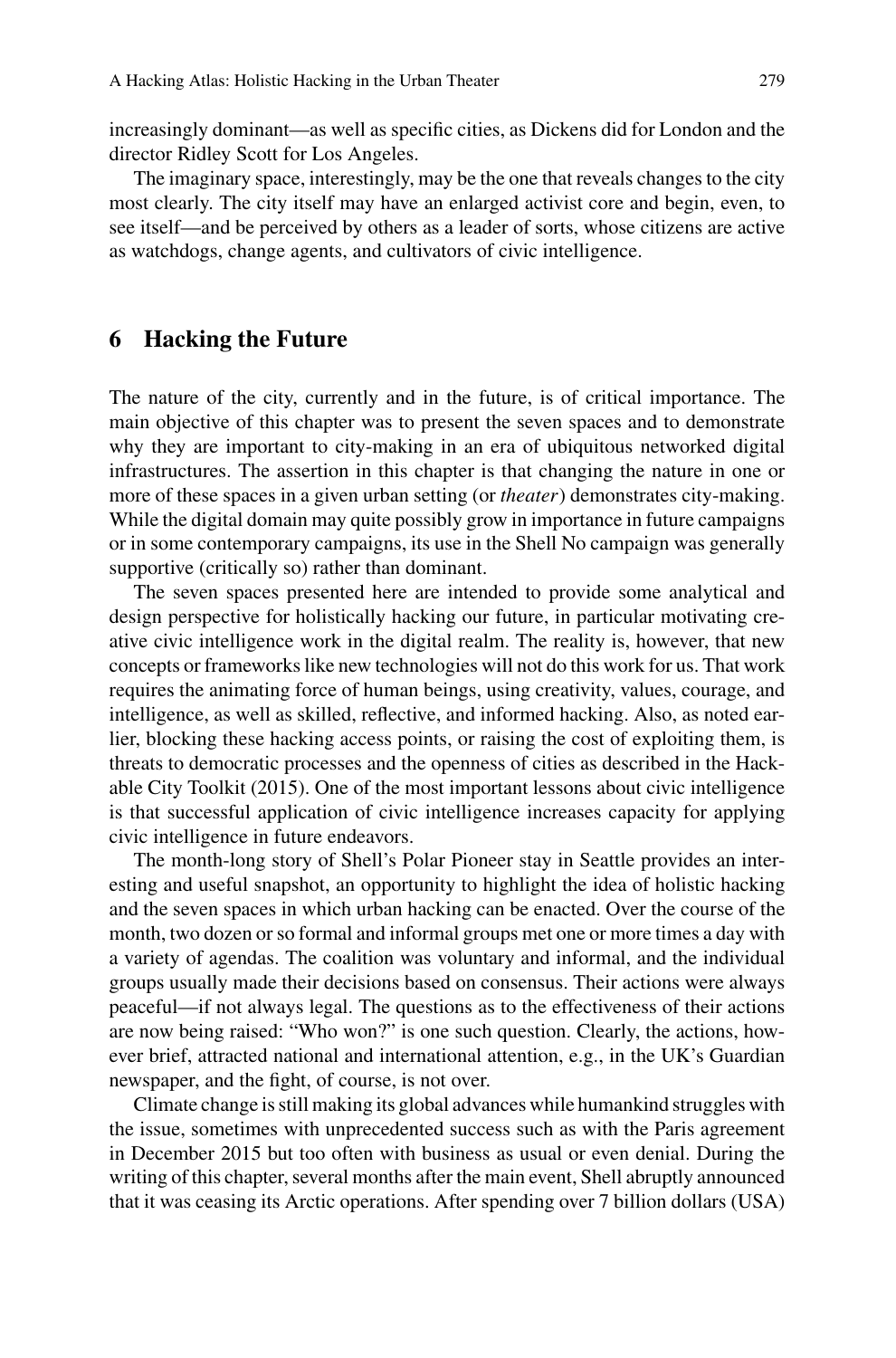on their search, Shell stated that the company had not found enough oil to keep looking (Brownstone [2015c\)](#page-19-13). While the Arctic may be safer in the short term, it is not obvious whether the activists can also claim a win. An organizer from 350 Seattle stated that "I think it's impossible to know which degree we had an impact, but it's safe to say it played into the larger calculus of whether it was worth it to Shell" (Brownstone [2015c\)](#page-19-13).

But the Polar Pioneer may yet return to Seattle (Garnick [2015\)](#page-20-23). The theater will presumably be available. What performances will be enacted there? Will the kayaktivists return, perhaps with new tricks (and hacks) up their sleeves?

*This work benefited from discussions with Panayotis Antoniadis, Stephen Buxbaum, Mark Gaved, and Matthew Horwitz. Any mistakes in this analysis or reportage are probably mine.*

# **References**

- <span id="page-19-2"></span>Aase, Tor H. 1994. Symbolic space: Representations of space in geography and anthropology. *Geografiska Annaler. Series B. Human Geography* 76 (1): 51–58.
- <span id="page-19-7"></span>Airantzis, Dimitrios, Alice Angus, Gilles Lane, Karen Martin, George Roussos, and J. Taylor. 2008. Participatory sensing for urban communities. *UrbanSense08*, 11–15. Raleigh.
- <span id="page-19-3"></span>Antoniadis, Panayotis, and Ileana Apostol. 2014. The right(s) to the hybrid city and the role of DIY networking. *The Journal of Community Informatics* 10 (3).
- <span id="page-19-4"></span>Appadurai, A. 1990. Disjuncture and difference in the global cultural economy. *Theory, Culture & Society* 7(2–3): 295–310.
- <span id="page-19-10"></span>Barber, Benjamin R. 2013. *If mayors ruled the world: Dysfunctional nations, rising cities*. New Haven: Yale University Press.
- <span id="page-19-1"></span>Becher, D. 2012. *Political moments with long-term consequences. Remaking urban citizenship: Organizations, institutions and the right to the city*, 203–220. New Brunswick: Transaction Publishers.
- <span id="page-19-6"></span>Brooks, Nancy Rivera. 1998. Groups want union oils charter revoked. *Los Angeles Times*. http:// [articles.latimes.com/1998/sep/11/business/fi-21521. Accessed 5 October 2016.](http://articles.latimes.com/1998/sep/11/business/fi-21521)
- <span id="page-19-11"></span>Brownstone, Sydney. 2015a. *How Seattle agreed to stash a climate bomb in its seaport*. Seattle: The Stranger. [http://www.thestranger.com/news/feature/2015/02/25/21780074/how-seattle](http://www.thestranger.com/news/feature/2015/02/25/21780074/how-seattle-agreed-to-stash-a-climate-bomb-in-its-seaport)agreed-to-stash-a-climate-bomb-in-its-seaport. Accessed 10 Oct 2016.
- <span id="page-19-12"></span>Brownstone, Sydney. 2015b. *As the polar pioneer left Seattle this morning, 24 Kayaktivists got detained and fined*. Seattle: The Stranger. http://www.thestranger.com/blogs/slog/2015/06/ [15/22391462/as-the-polar-pioneer-left-seattle-this-morning-24-kayaktivists-got-detained-and](http://www.thestranger.com/blogs/slog/2015/06/15/22391462/as-the-polar-pioneer-left-seattle-this-morning-24-kayaktivists-got-detained-and-fined)fined. Accessed 5 Oct 2016.
- <span id="page-19-13"></span>Brownstone, Sydney. 2015c. *Shell is pulling out of the Alaskan Arctic. So what does that mean for Seattle and terminal 5?* Seattle: The Stranger. http://www.thestranger.com/blogs/slog/2015/09/ [28/22931976/shell-is-pulling-out-of-the-alaskan-arctic-so-what-does-it-mean-for-seattle-and](http://www.thestranger.com/blogs/slog/2015/09/28/22931976/shell-is-pulling-out-of-the-alaskan-arctic-so-what-does-it-mean-for-seattle-and-terminal-5)terminal-5. Accessed 5 Oct 2016.
- <span id="page-19-5"></span>Buxbaum, S. 2015. *Foundations of Governance*. The Evergreen State College, April 25 2015.
- <span id="page-19-8"></span>Cowan, S., M. Lakeman, J. Leis, D. Lerch, and J.C Semenza. 2013. *The city repair project.*
- <span id="page-19-0"></span>de Lange, Michiel, and Martijn de Waal. 2013. Owning the city: New media and citizen engagement in urban design. *First Monday*, 18 (11).
- <span id="page-19-9"></span>DiSalvo, Carl, Illah Nourbakhsh, David Holstius, Ayca Akin, and Marti Louw. 2008. The neighborhood networks project: A case study of critical engagement and creative expression through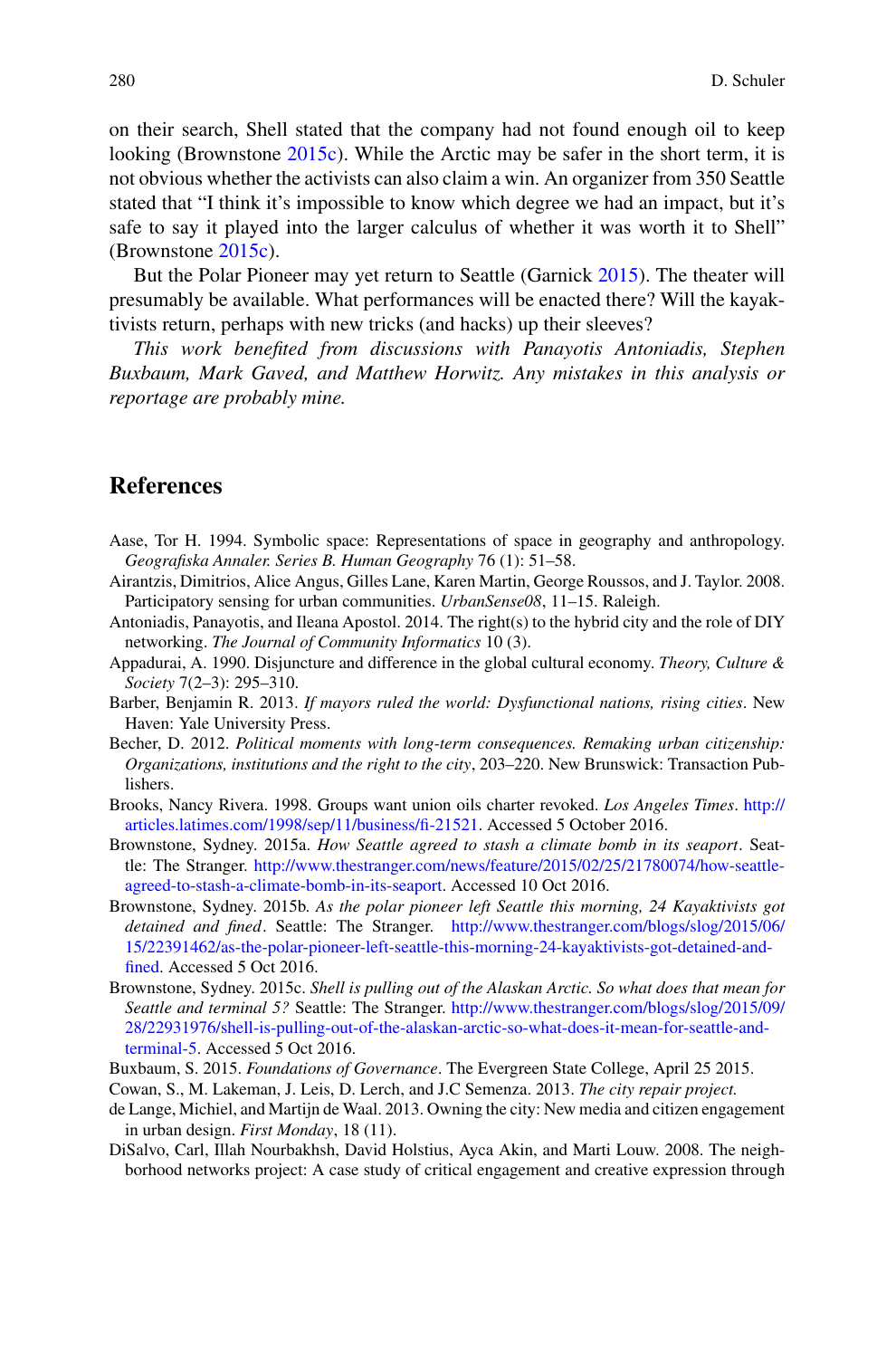participatory design. In *Proceedings of the tenth anniversary conference on participatory design 2008*, 41–50. Bloomington: ACM.

- <span id="page-20-11"></span>Gamson, William A., and Micah L. Sifry. 2013. The #occupy movement: An introduction. *The Sociological Quarterly* 54 (2): 159–163.
- <span id="page-20-23"></span>Garnick, C. 2015. *Ruling means Shell oil rig could return to city*. Seattle Times. September 30. Available at: [https://www.seattletimes.com/business/local-business/port-of-seattle-wins-shell-arctic](https://www.seattletimes.com/business/local-business/port-of-seattle-wins-shell-arctic-cargo-ruling/)cargo-ruling/. Accessed 5 October 2016.
- <span id="page-20-3"></span>Guerrilla Girls (Group of Artists). 1998. *The Guerrilla Girls' bedside companion to the history of Western art*. New York: Penguin Group.
- <span id="page-20-9"></span>Harvey, D., and M. Davidson. 1973. *Social justice and the city*. Baltimore: John Hopkins.
- <span id="page-20-1"></span>Levy, Steven. 2001. *Hackers: Heroes of the computer revolution*, vol. 4. New York: Penguin Books.
- <span id="page-20-20"></span>Loukaitou-Sideris, Anastasia, and Renia Ehrenfeucht. 2009. *Sidewalks: Conflict and negotiation over public space*. Cambridge: MIT Press.
- <span id="page-20-10"></span>Lotan, Gilad, Erhardt Graeff, Mike Ananny, Devin Gaffney, and Ian Pearce. 2011. The Arab Spring| the revolutions were tweeted: Information flows during the 2011 Tunisian and Egyptian revolutions. *International Journal of Communication* 5.
- <span id="page-20-19"></span>Lydon, Mike, and Anthony Garcia. 2015. *A tactical urbanism how-to. Tactical urbanism*, 171–208. Washington: Island Press; Center for Resource Economics.
- <span id="page-20-2"></span>Hartmann, Björn, Scott Doorley, and Scott R. Klemmer. 2008. Hacking, mashing, gluing: Understanding opportunistic design. *IEEE Pervasive Computing* 7 (3): 46–54.
- <span id="page-20-6"></span>Malone, Thomas W., Robert Laubacher, and Chrysanthos Dellarocas. 2009. *Harnessing crowds: Mapping the genome of collective intelligence*. MIT Sloan School of Management. SSRN. https:// [papers.ssrn.com/sol3/papers.cfm?abstract\\_id=1381502. Accessed 27 July 2018.](https://papers.ssrn.com/sol3/papers.cfm%3fabstract_id%3d1381502)
- <span id="page-20-0"></span>Mumford, Lewis. 1996. What is a city? In *The city reader*, ed. Richard T. LeGates and Freeric Stout, 184–189. London: Routledge.
- <span id="page-20-21"></span>Nijholt, Anton. 2015. Mischief humor: From games to playable cities. In *Proceedings of the 12th international conference on advances in computer entertainment technology.* New York: ACM.
- <span id="page-20-22"></span>NSIDC. 2012. *Arctic Sea ice extent settles at record seasonal minimum*. National Snow and Ice Data Center. [http://nsidc.org/arcticseaicenews/2012/09/arctic-sea-ice-extent-settles-at](http://nsidc.org/arcticseaicenews/2012/09/arctic-sea-ice-extent-settles-at-record-seasonal-minimum/)record-seasonal-minimum/. Accessed 5 Oct 2016.
- <span id="page-20-14"></span>Ostrom, Elinor. 2015. *Governing the commons*. Cambridge: Cambridge University Press.
- <span id="page-20-18"></span>Predić, D., and I. Čukić. 2013. Ministarstvo prostora. Belgrade, Serbia: Mikro Art. Available at: [https://issuu.com/ministarstvoprostora/docs/ministry\\_of\\_space.](https://issuu.com/ministarstvoprostora/docs/ministry_of_space) Accessed 1 September 2016.
- <span id="page-20-8"></span>Proctor, Robert N., and Londa Schiebinger (eds.). 2008. *Agnotology: The making and unmaking of ignorance*. Stanford: Stanford University Press.
- <span id="page-20-15"></span>Robert, Henry M., Sarah Corbin Robert, and Daniel H. Honemann. 2011. *Robert's rules of order newly revised*. Philadelphia: Da Capo Press.
- <span id="page-20-4"></span>Schuler, Douglas. 2015. How we may think: The next chapter: Civic intelligence and collective metacognition. *ACM SIGCAS Computers and Society* 45 (4): 7–14.
- <span id="page-20-7"></span>Schuler, Douglas. 2014. Pieces of civic intelligence: Towards a capacities framework. *E-Learning and Digital Media* 11 (5): 518–529.
- <span id="page-20-17"></span>Schuler, Douglas. 2013. Creating the world citizen parliament. *ACM Interactions* 20 (3): 38–47.
- <span id="page-20-16"></span>Schuler, Douglas. 2009. Online civic deliberation with e-liberate. In *Online deliberation: Design, research, and practice*, ed. Todd Davies, and Seeta Pena Gangadharan, 293–302. Stanford: Csli Lecture Notes.
- <span id="page-20-12"></span>Schuler, Douglas. 2008. *Liberating voices: A pattern language for communication revolution*. Cambridge: MIT Press.
- <span id="page-20-5"></span>Schuler, Douglas. 2001. Cultivating society's civic intelligence: Patterns for a new 'world brain'. *Information, Communication and Society* 4 (2): 157–181.
- <span id="page-20-13"></span>Schuler, Douglas. 1996. *New community networks: Wired for change*. New York: ACM Press, Addison-Wesley Publishing Co.